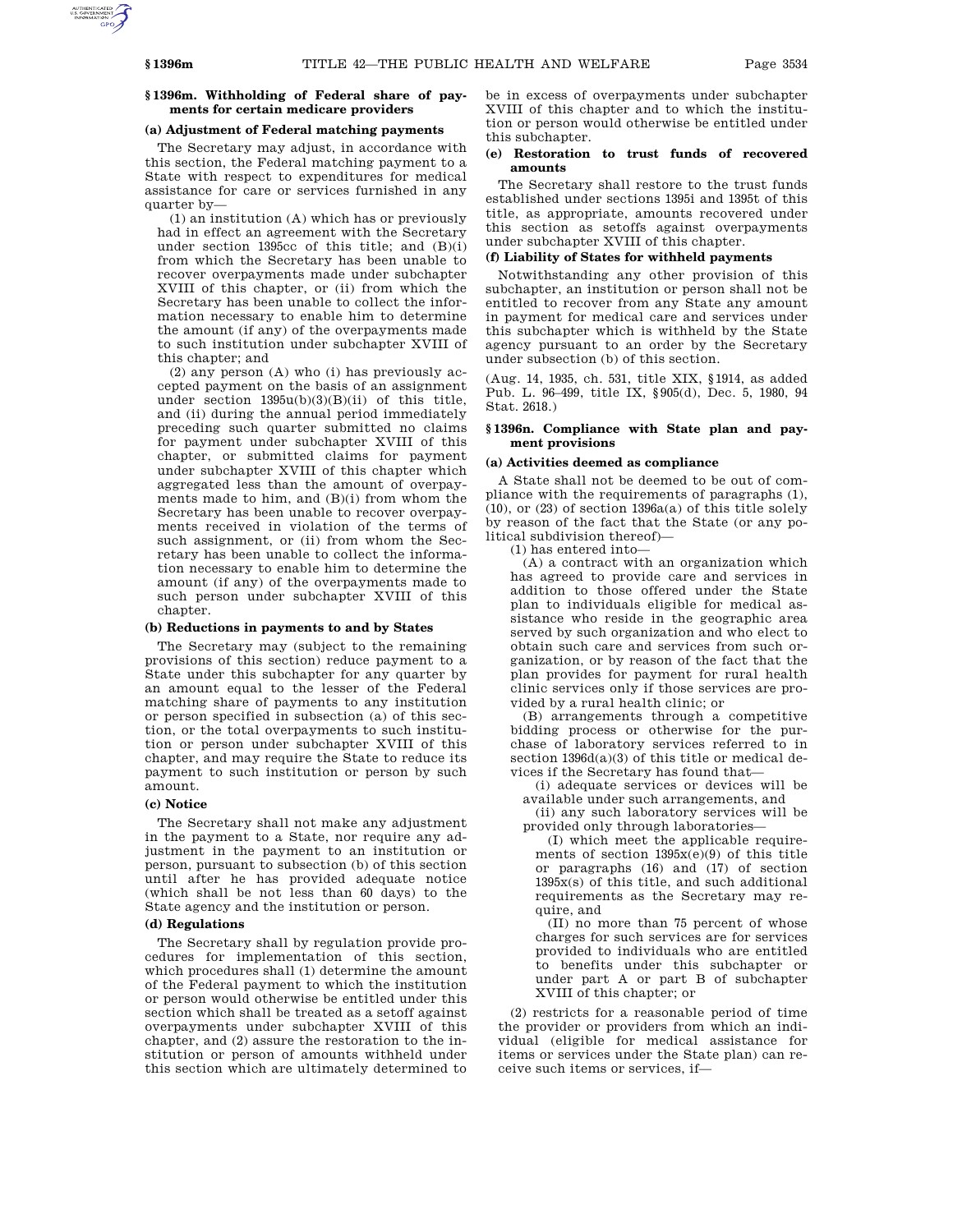(A) the State has found, after notice and opportunity for a hearing (in accordance with procedures established by the State), that the individual has utilized such items or services at a frequency or amount not medically necessary (as determined in accordance with utilization guidelines established by the State), and

(B) under such restriction, individuals eligible for medical assistance for such services have reasonable access (taking into account geographic location and reasonable travel time) to such services of adequate quality.

### **(b) Waivers to promote cost-effectiveness and efficiency**

The Secretary, to the extent he finds it to be cost-effective and efficient and not inconsistent with the purposes of this subchapter, may waive such requirements of section 1396a of this title (other than subsection (s)) (other than sections  $1396a(a)(15)$ ,  $1396a(bb)$ , and  $1396a(a)(10)(A)$  of this title insofar as it requires provision of the care and services described in section  $1396d(a)(2)(C)$  of this title) as may be necessary for a State—

(1) to implement a primary care case-management system or a specialty physician services arrangement which restricts the provider from (or through) whom an individual (eligible for medical assistance under this subchapter) can obtain medical care services (other than in emergency circumstances), if such restriction does not substantially impair access to such services of adequate quality where medically necessary,

(2) to allow a locality to act as a central broker in assisting individuals (eligible for medical assistance under this subchapter) in selecting among competing health care plans, if such restriction does not substantially impair access to services of adequate quality where medically necessary,

(3) to share (through provision of additional services) with recipients of medical assistance under the State plan cost savings resulting from use by the recipient of more cost-effective medical care, and

(4) to restrict the provider from (or through) whom an individual (eligible for medical assistance under this subchapter) can obtain services (other than in emergency circumstances) to providers or practitioners who undertake to provide such services and who meet, accept, and comply with the reimbursement, quality, and utilization standards under the State plan, which standards shall be consistent with the requirements of section 1396r–4 of this title and are consistent with access, quality, and efficient and economic provision of covered care and services, if such restriction does not discriminate among classes of providers on grounds unrelated to their demonstrated effectiveness and efficiency in providing those services and if providers under such restriction are paid on a timely basis in the same manner as health care practitioners must be paid under section 1396a(a)(37)(A) of this title.

No waiver under this subsection may restrict the choice of the individual in receiving services under section 1396d(a)(4)(C) of this title. Subsection  $(h)(2)$  shall apply to a waiver under this subsection.

### **(c) Waiver respecting medical assistance requirement in State plan; scope, etc.; ''habilitation services'' defined; imposition of certain regulatory limits prohibited; computation of expenditures for certain disabled patients; coordinated services; substitution of participants**

(1) The Secretary may by waiver provide that a State plan approved under this subchapter may include as ''medical assistance'' under such plan payment for part or all of the cost of home or community-based services (other than room and board) approved by the Secretary which are provided pursuant to a written plan of care to individuals with respect to whom there has been a determination that but for the provision of such services the individuals would require the level of care provided in a hospital or a nursing facility or intermediate care facility for the mentally retarded the cost of which could be reimbursed under the State plan. For purposes of this subsection, the term ''room and board'' shall not include an amount established under a method determined by the State to reflect the portion of costs of rent and food attributable to an unrelated personal caregiver who is residing in the same household with an individual who, but for the assistance of such caregiver, would require admission to a hospital, nursing facility, or intermediate care facility for the mentally retarded.

(2) A waiver shall not be granted under this subsection unless the State provides assurances satisfactory to the Secretary that—

(A) necessary safeguards (including adequate standards for provider participation) have been taken to protect the health and welfare of individuals provided services under the waiver and to assure financial accountability for funds expended with respect to such services;

(B) the State will provide, with respect to individuals who—

(i) are entitled to medical assistance for inpatient hospital services, nursing facility services, or services in an intermediate care facility for the mentally retarded under the State plan,

(ii) may require such services, and

(iii) may be eligible for such home or community-based care under such waiver,

for an evaluation of the need for inpatient hospital services, nursing facility services, or services in an intermediate care facility for the mentally retarded;

(C) such individuals who are determined to be likely to require the level of care provided in a hospital, nursing facility, or intermediate care facility for the mentally retarded are informed of the feasible alternatives, if available under the waiver, at the choice of such individuals, to the provision of inpatient hospital services, nursing facility services, or services in an intermediate care facility for the mentally retarded;

(D) under such waiver the average per capita expenditure estimated by the State in any fiscal year for medical assistance provided with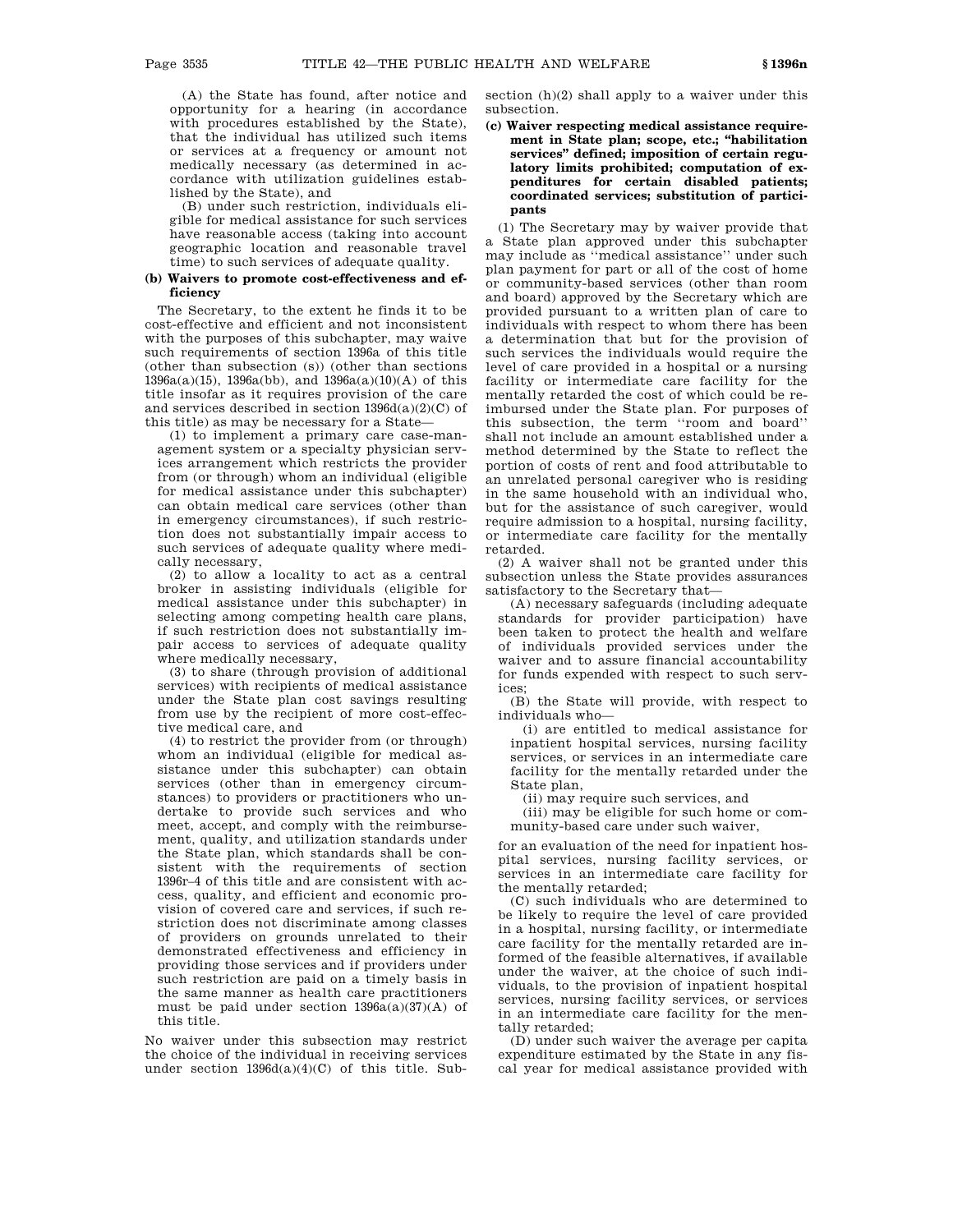respect to such individuals does not exceed 100 percent of the average per capita expenditure that the State reasonably estimates would have been made in that fiscal year for expenditures under the State plan for such individuals if the waiver had not been granted; and

(E) the State will provide to the Secretary annually, consistent with a data collection plan designed by the Secretary, information on the impact of the waiver granted under this subsection on the type and amount of medical assistance provided under the State plan and on the health and welfare of recipients.

(3) A waiver granted under this subsection may include a waiver of the requirements of section  $1396a(a)(1)$  of this title (relating to statewideness), section  $1396a(a)(10)(B)$  of this title (relating to comparability), and section  $1396a(a)(10)(C)(i)(III)$  of this title (relating to income and resource rules applicable in the community). A waiver under this subsection (other than a waiver described in subsection  $(h)(2)$ ) shall be for an initial term of three years and, upon the request of a State, shall be extended for additional five-year periods unless the Secretary determines that for the previous waiver period the assurances provided under paragraph (2) have not been met. A waiver may provide, with respect to post-eligibility treatment of income of all individuals receiving services under that waiver, that the maximum amount of the individual's income which may be disregarded for any month for the maintenance needs of the individual may be an amount greater than the maximum allowed for that purpose under regulations in effect on July 1, 1985.

(4) A waiver granted under this subsection may, consistent with paragraph (2)—

(A) limit the individuals provided benefits under such waiver to individuals with respect to whom the State has determined that there is a reasonable expectation that the amount of medical assistance provided with respect to the individual under such waiver will not exceed the amount of such medical assistance provided for such individual if the waiver did not apply, and

(B) provide medical assistance to individuals (to the extent consistent with written plans of care, which are subject to the approval of the State) for case management services, homemaker/home health aide services and personal care services, adult day health services, habilitation services, respite care, and such other services requested by the State as the Secretary may approve and for day treatment or other partial hospitalization services, psychosocial rehabilitation services, and clinic services (whether or not furnished in a facility) for individuals with chronic mental illness.

Except as provided under paragraph  $(2)(D)$ , the Secretary may not restrict the number of hours or days of respite care in any period which a State may provide under a waiver under this subsection.

(5) For purposes of paragraph (4)(B), the term ''habilitation services''—

(A) means services designed to assist individuals in acquiring, retaining, and improving the self-help, socialization, and adaptive skills necessary to reside successfully in home and community based settings; and

(B) includes (except as provided in subparagraph (C)) prevocational, educational, and supported employment services; but

(C) does not include—

(i) special education and related services (as such terms are defined in section 1401 of title 20) which otherwise are available to the individual through a local educational agency; and

(ii) vocational rehabilitation services which otherwise are available to the individual through a program funded under section 730 of title 29.

(6) The Secretary may not require, as a condition of approval of a waiver under this section under paragraph  $(2)(D)$ , that the actual total expenditures for home and community-based services under the waiver (and a claim for Federal financial participation in expenditures for the services) cannot exceed the approved estimates for these services. The Secretary may not deny Federal financial payment with respect to services under such a waiver on the ground that, in order to comply with paragraph  $(2)(D)$ , a State has failed to comply with such a requirement.

(7)(A) In making estimates under paragraph (2)(D) in the case of a waiver that applies only to individuals with a particular illness or condition who are inpatients in, or who would require the level of care provided in, hospitals, nursing facilities, or intermediate care facilities for the mentally retarded, the State may determine the average per capita expenditure that would have been made in a fiscal year for those individuals under the State plan separately from the expenditures for other individuals who are inpatients in, or who would require the level of care provided in, those respective facilities.

(B) In making estimates under paragraph (2)(D) in the case of a waiver that applies only to individuals with developmental disabilities who are inpatients in a nursing facility and whom the State has determined, on the basis of an evaluation under paragraph (2)(B), to need the level of services provided by an intermediate care facility for the mentally retarded, the State may determine the average per capita expenditures that would have been made in a fiscal year for those individuals under the State plan on the basis of the average per capita expenditures under the State plan for services to individuals who are inpatients in an intermediate care facility for the mentally retarded, without regard to the availability of beds for such inpatients.

(C) In making estimates under paragraph  $(2)(D)$  in the case of a waiver to the extent that it applies to individuals with mental retardation or a related condition who are resident in an intermediate care facility for the mentally retarded the participation of which under the State plan is terminated, the State may determine the average per capita expenditures that would have been made in a fiscal year for those individuals without regard to any such termination.

(8) The State agency administering the plan under this subchapter may, whenever appropriate, enter into cooperative arrangements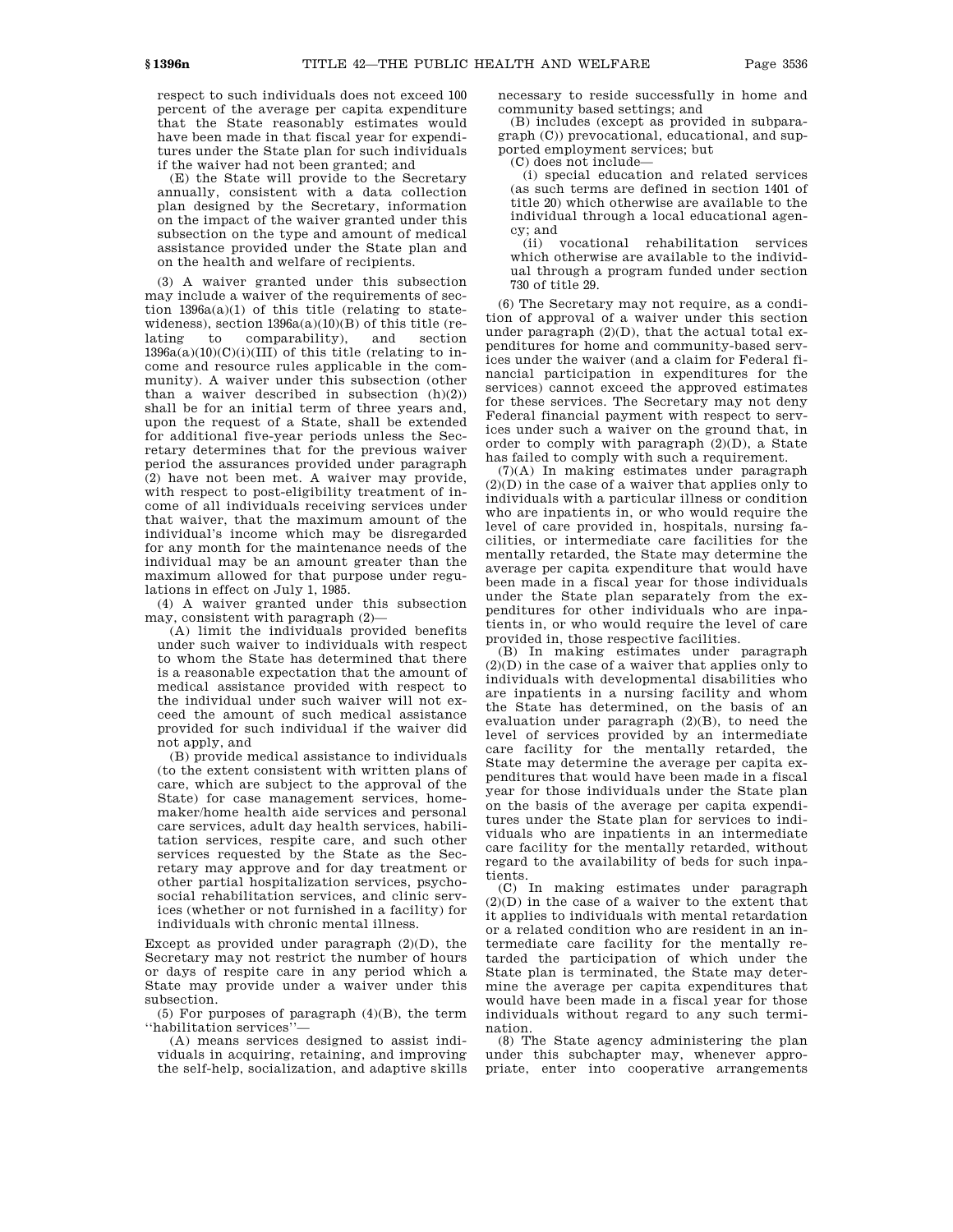with the State agency responsible for administering the program for children with special health care needs under subchapter V of this chapter in order to assure improved access to coordinated services to meet the needs of such children.

(9) In the case of any waiver under this subsection which contains a limit on the number of individuals who shall receive home or community-based services, the State may substitute additional individuals to receive such services to replace any individuals who die or become ineligible for services under the State plan.

(10) The Secretary shall not limit to fewer than 200 the number of individuals in the State who may receive home and community-based services under a waiver under this subsection.

### **(d) Home and community-based services for elderly**

(1) Subject to paragraph (2), the Secretary shall grant a waiver to provide that a State plan approved under this subchapter shall include as ''medical assistance'' under such plan payment for part or all of the cost of home or community-based services (other than room and board) which are provided pursuant to a written plan of care to individuals 65 years of age or older with respect to whom there has been a determination that but for the provision of such services the individuals would be likely to require the level of care provided in a skilled nursing facility or intermediate care facility the cost of which could be reimbursed under the State plan. For purposes of this subsection, the term ''room and board'' shall not include an amount established under a method determined by the State to reflect the portion of costs of rent and food attributable to an unrelated personal caregiver who is residing in the same household with an individual who, but for the assistance of such caregiver, would require admission to a hospital, nursing facility, or intermediate care facility for the mentally retarded.

(2) A waiver shall not be granted under this subsection unless the State provides assurances satisfactory to the Secretary that—

(A) necessary safeguards (including adequate standards for provider participation) have been taken to protect the health and welfare of individuals provided services under the waiver and to assure financial accountability for funds expended with respect to such services;

(B) with respect to individuals 65 years of age or older who—

(i) are entitled to medical assistance for skilled nursing or intermediate care facility services under the State plan,

(ii) may require such services, and

(iii) may be eligible for such home or community-based services under such waiver,

the State will provide for an evaluation of the need for such skilled nursing facility or intermediate care facility services; and

(C) such individuals who are determined to be likely to require the level of care provided in a skilled nursing facility or intermediate care facility are informed of the feasible alternatives to the provision of skilled nursing facility or intermediate care facility services,

which such individuals may choose if available under the waiver.

Each State with a waiver under this subsection shall provide to the Secretary annually, consistent with a reasonable data collection plan designed by the Secretary, information on the impact of the waiver granted under this subsection on the type and amount of medical assistance provided under the State plan and on the health and welfare of recipients.

(3) A waiver granted under this subsection may include a waiver of the requirements of section  $1396a(a)(1)$  of this title (relating to statewideness), section  $1396a(a)(10)(B)$  of this title (relating to comparability), and section  $1396a(a)(10)(C)(i)(III)$  of this title (relating to income and resource rules applicable in the community). Subject to a termination by the State (with notice to the Secretary) at any time, a waiver under this subsection (other than a waiver described in subsection (h)(2)) shall be for an initial term of 3 years and, upon the request of a State, shall be extended for additional 5-year periods unless the Secretary determines that for the previous waiver period the assurances provided under paragraph (2) have not been met. A waiver may provide, with respect to post-eligibility treatment of income of all individuals receiving services under the waiver, that the maximum amount of the individual's income which may be disregarded for any month is equal to the amount that may be allowed for that purpose under a waiver under subsection (c) of this section.

(4) A waiver under this subsection may, consistent with paragraph (2), provide medical assistance to individuals for case management services, homemaker/home health aide services and personal care services, adult day health services, respite care, and other medical and social services that can contribute to the health and well-being of individuals and their ability to reside in a community-based care setting.

 $(5)(A)$  In the case of a State having a waiver approved under this subsection, notwithstanding any other provision of section 1396b of this title to the contrary, the total amount expended by the State for medical assistance with respect to skilled nursing facility services, intermediate care facility services, and home and communitybased services under the State plan for individuals 65 years of age or older during a waiver year under this subsection may not exceed the projected amount determined under subparagraph  $(B)$ 

(B) For purposes of subparagraph (A), the projected amount under this subparagraph is the sum of the following:

(i) The aggregate amount of the State's medical assistance under this subchapter for skilled nursing facility services and intermediate care facility services furnished to individuals who have attained the age of 65 for the base year increased by a percentage which is equal to the lesser of 7 percent times the number of years (rounded to the nearest quarter of a year) beginning after the base year and ending at the end of the waiver year involved or the sum of—

(I) the percentage increase (based on an appropriate market-basket index represent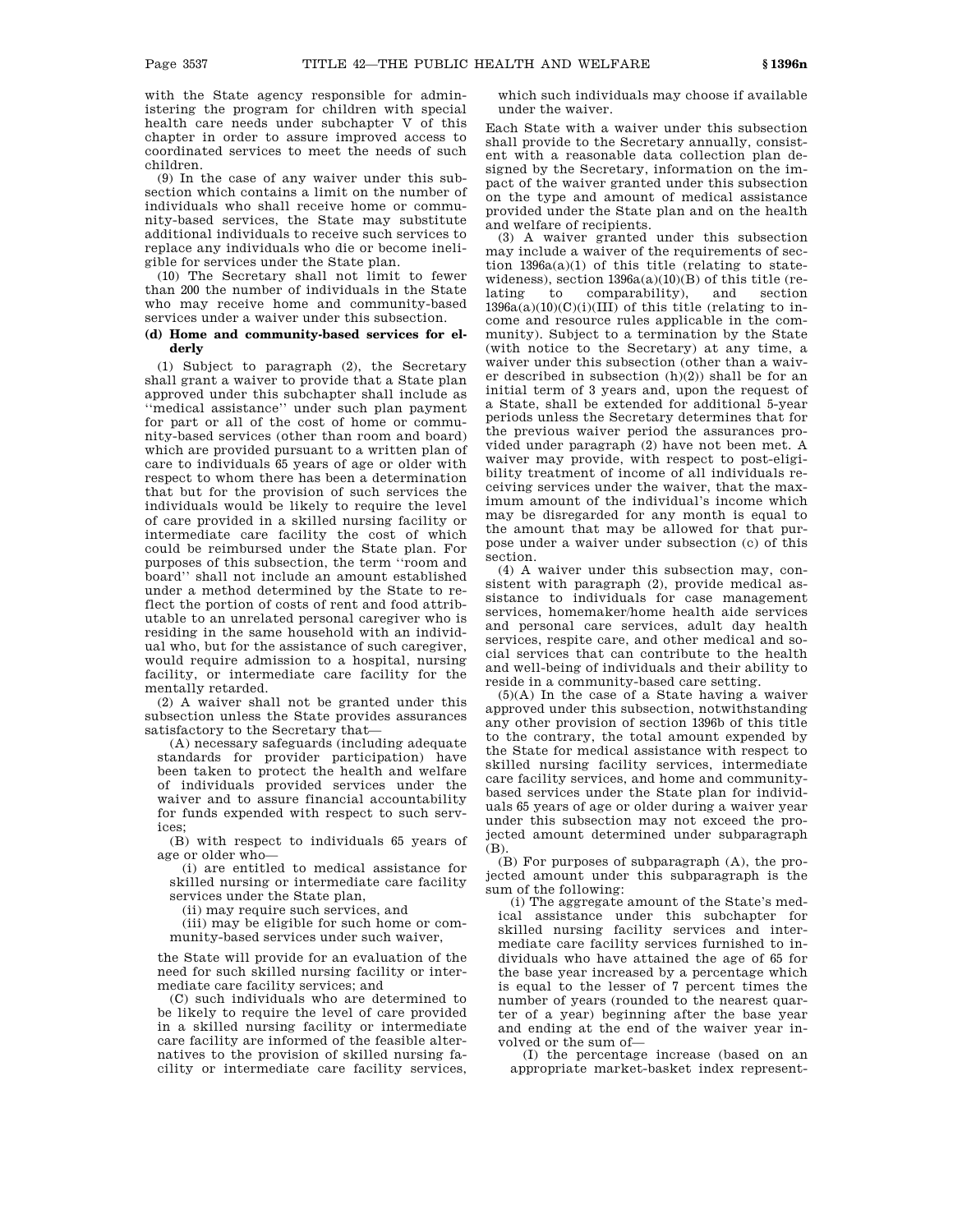ing the costs of elements of such services) between the beginning of the base year and the beginning of the waiver year involved, plus

(II) the percentage increase between the beginning of the base year and the beginning of the waiver year involved in the number of residents in the State who have attained the age of 65, plus

 $\tilde{L}$ (III) 2 percent for each year (rounded to the nearest quarter of a year) beginning after the base year and ending at the end of the waiver year.

(ii) The aggregate amount of the State's medical assistance under this subchapter for home and community-based services for individuals who have attained the age of 65 for the base year increased by a percentage which is equal to the lesser of 7 percent times the number of years (rounded to the nearest quarter of a year) beginning after the base year and ending at the end of the waiver year involved or the sum of—

(I) the percentage increase (based on an appropriate market-basket index representing the costs of elements of such services) between the beginning of the base year and the beginning of the waiver year involved, plus

(II) the percentage increase between the beginning of the base year and the beginning of the waiver year involved in the number of residents in the State who have attained the age of 65, plus

(III) 2 percent for each year (rounded to the nearest quarter of a year) beginning after the base year and ending at the end of the waiver year.

(iii) The Secretary shall develop and promulgate by regulation (by not later than October 1, 1989)—

(I) a method, based on an index of appropriately weighted indicators of changes in the wages and prices of the mix of goods and services which comprise both skilled nursing facility services and intermediate care facility services (regardless of the source of payment for such services), for projecting the percentage increase for purposes of clause  $(i)(I)$ :

(II) a method, based on an index of appropriately weighted indicators of changes in the wages and prices of the mix of goods and services which comprise home and community-based services (regardless of the source of payment for such services), for projecting the percentage increase for purposes of clause (ii)(I); and

(III) a method for projecting, on a State specific basis, the percentage increase in the number of residents in each State who are over 65 years of age for any period.

The Secretary shall develop (by not later than October 1, 1989) a method for projecting, on a State-specific basis, the percentage increase in the number of residents in each State who are over 65 years of age for any period. Effective on and after the date the Secretary promulgates the regulation under clause (iii), any reference in this subparagraph to the ''lesser of 7 percent'' shall be deemed to be a reference to the ''greater of 7 percent''.

(iv) If there is enacted after December 22, 1987, an Act which amends this subchapter whose provisions become effective on or after such date and which results in an increase in the aggregate amount of medical assistance under this subchapter for nursing facility services and home and community-based services for individuals who have attained the age of 65 years, the Secretary, at the request of a State with a waiver under this subsection for a waiver year or years and in close consultation with the State, shall adjust the projected amount computed under this subparagraph for the waiver year or years to take into account such increase.

## (C) In this paragraph:

(i) The term ''home and community-based services'' includes services described in sections  $1396d(a)(7)$  and  $1396d(a)(8)$  of this title, services described in subsection  $(c)(4)(B)$  of this section, services described in paragraph (4), and personal care services.

(ii)(I) Subject to subclause (II), the term ''base year'' means the most recent year (ending before December 22, 1987) for which actual final expenditures under this subchapter have been reported to, and accepted by, the Secretary.

(II) For purposes of subparagraph (C), in the case of a State that does not report expenditures on the basis of the age categories described in such subparagraph for a year ending before December 22, 1987, the term ''base year'' means fiscal year 1989.

(iii) The term ''intermediate care facility services'' does not include services furnished in an institution certified in accordance with section 1396d(d) of this title.

(6)(A) A determination by the Secretary to deny a request for a waiver (or extension of waiver) under this subsection shall be subject to review to the extent provided under section 1316(b) of this title.

(B) Notwithstanding any other provision of this chapter, if the Secretary denies a request of the State for an extension of a waiver under this subsection, any waiver under this subsection in effect on the date such request is made shall remain in effect for a period of not less than 90 days after the date on which the Secretary denies such request (or, if the State seeks review of such determination in accordance with subparagraph (A), the date on which a final determination is made with respect to such review).

## **(e) Waiver for children infected with AIDS or drug dependent at birth**

(1)(A) Subject to paragraph (2), the Secretary shall grant a waiver to provide that a State plan approved under this subchapter shall include as ''medical assistance'' under such plan payment for part or all of the cost of nursing care, respite care, physicians' services, prescribed drugs, medical devices and supplies, transportation services, and such other services requested by the State as the Secretary may approve which are provided pursuant to a written plan of care to a child described in subparagraph (B) with re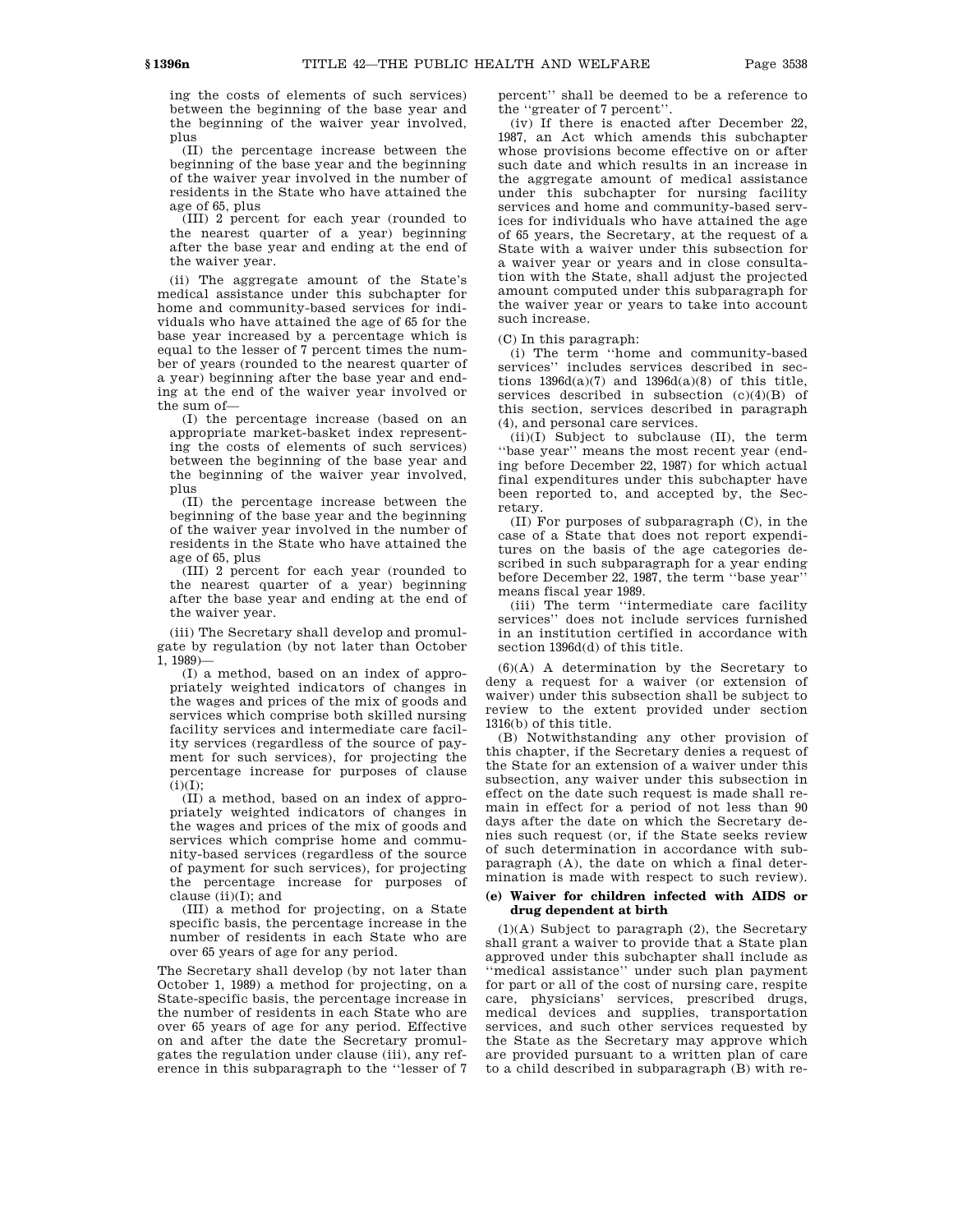spect to whom there has been a determination that but for the provision of such services the infants would be likely to require the level of care provided in a hospital or nursing facility the cost of which could be reimbursed under the State plan.

(B) Children described in this subparagraph are individuals under 5 years of age who—

(i) at the time of birth were infected with (or tested positively for) the etiologic agent for acquired immune deficiency syndrome (AIDS), (ii) have such syndrome, or

(iii) at the time of birth were dependent on heroin, cocaine, or phencyclidine,

and with respect to whom adoption or foster care assistance is (or will be) made available under part E of subchapter IV of this chapter.

(2) A waiver shall not be granted under this subsection unless the State provides assurances satisfactory to the Secretary that—

(A) necessary safeguards (including adequate standards for provider participation) have been taken to protect the health and welfare of individuals provided services under the waiver and to assure financial accountability for funds expended with respect to such services;

(B) under such waiver the average per capita expenditure estimated by the State in any fiscal year for medical assistance provided with respect to such individuals does not exceed 100 percent of the average per capita expenditure that the State reasonably estimates would have been made in that fiscal year for expenditures under the State plan for such individuals if the waiver had not been granted; and

(C) the State will provide to the Secretary annually, consistent with a data collection plan designed by the Secretary, information on the impact of the waiver granted under this subsection on the type and amount of medical assistance provided under the State plan and on the health and welfare of recipients.

(3) A waiver granted under this subsection may include a waiver of the requirements of section  $1396a(a)(1)$  of this title (relating to statewideness) and section  $1396a(a)(10)(B)$  of this title (relating to comparability). A waiver under this subsection shall be for an initial term of 3 years and, upon the request of a State, shall be extended for additional five-year periods unless the Secretary determines that for the previous waiver period the assurances provided under paragraph (2) have not been met.

(4) The provisions of paragraph (6) of subsection (d) of this section shall apply to this subsection in the same manner as it applies to subsection (d) of this section.

### **(f) Monitor of implementation of waivers; termination of waiver for noncompliance; time limitation for action on requests for plan approval, amendments, or waivers**

(1) The Secretary shall monitor the implementation of waivers granted under this section to assure that the requirements for such waiver are being met and shall, after notice and opportunity for a hearing, terminate any such waiver where he finds noncompliance has occurred.

(2) A request to the Secretary from a State for approval of a proposed State plan or plan

amendment or a waiver of a requirement of this subchapter submitted by the State pursuant to a provision of this subchapter shall be deemed granted unless the Secretary, within 90 days after the date of its submission to the Secretary, either denies such request in writing or informs the State agency in writing with respect to any additional information which is needed in order to make a final determination with respect to the request. After the date the Secretary receives such additional information, the request shall be deemed granted unless the Secretary, within 90 days of such date, denies such request.

## **(g) Optional targeted case management services**

(1) A State may provide, as medical assistance, case management services under the plan without regard to the requirements of section  $1396a(a)(1)$  of this title and section  $1396a(a)(10)(B)$ of this title. The provision of case management services under this subsection shall not restrict the choice of the individual to receive medical assistance in violation of section  $1396a(a)(23)$  of this title. A State may limit the provision of case management services under this subsection to individuals with acquired immune deficiency syndrome (AIDS), or with AIDS-related conditions, or with either, or to individuals described in section  $1396a(z)(1)(A)$  of this title and a State may limit the provision of case management services under this subsection to individuals with chronic mental illness. The State may limit the case managers available with respect to case management services for eligible individuals with developmental disabilities or with chronic mental illness in order to ensure that the case managers for such individuals are capable of ensuring that such individuals receive needed services.

(2) For purposes of this subsection:

(A)(i) The term ''case management services'' means services which will assist individuals eligible under the plan in gaining access to needed medical, social, educational, and other services.

(ii) Such term includes the following:

(I) Assessment of an eligible individual to determine service needs, including activities that focus on needs identification, to determine the need for any medical, educational, social, or other services. Such assessment activities include the following:

(aa) Taking client history.

(bb) Identifying the needs of the individual, and completing related documentation.

(cc) Gathering information from other sources such as family members, medical providers, social workers, and educators, if necessary, to form a complete assessment of the eligible individual.

(II) Development of a specific care plan based on the information collected through an assessment, that specifies the goals and actions to address the medical, social, educational, and other services needed by the eligible individual, including activities such as ensuring the active participation of the eligible individual and working with the individual (or the individual's authorized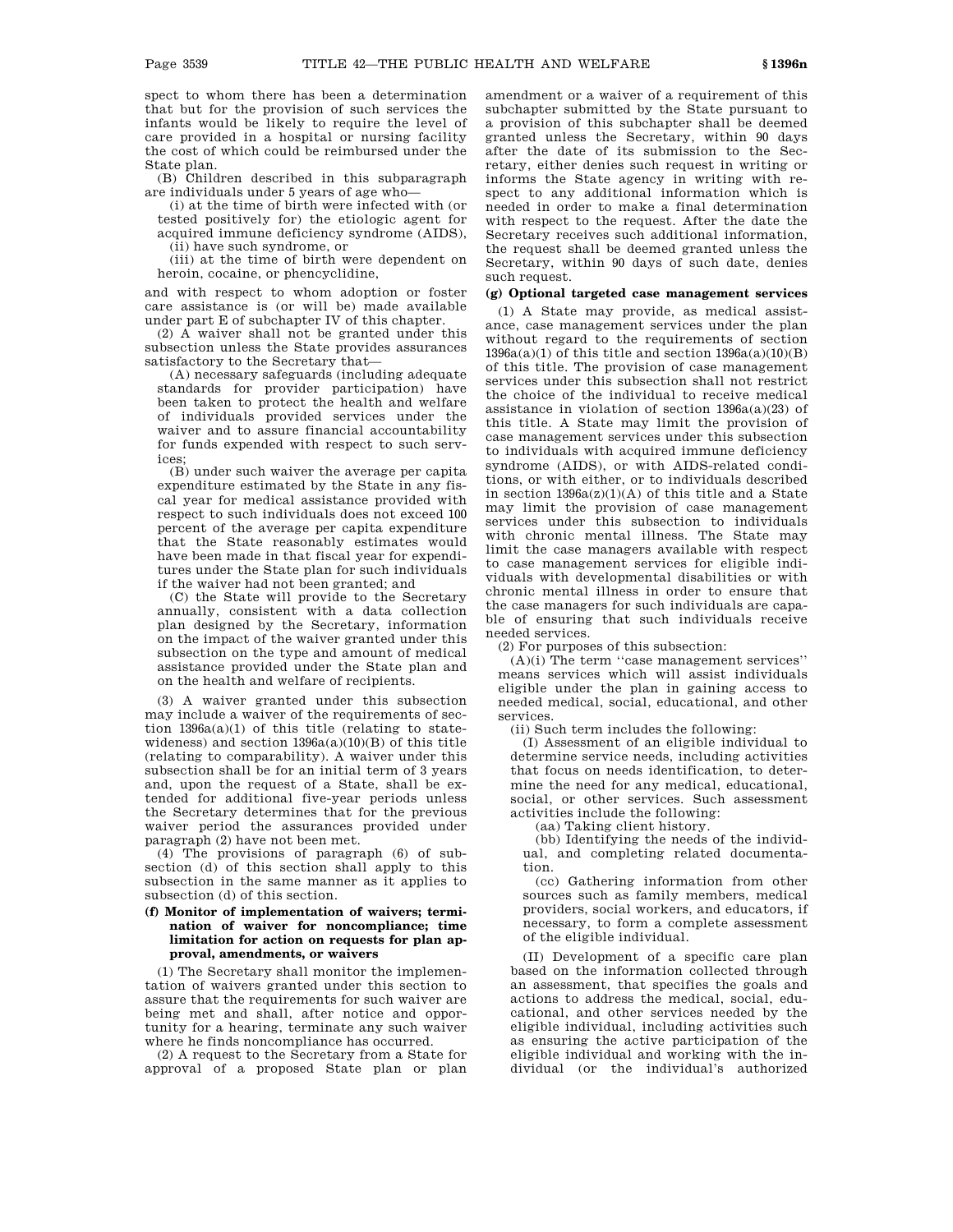health care decision maker) and others to develop such goals and identify a course of action to respond to the assessed needs of the eligible individual.

(III) Referral and related activities to help an individual obtain needed services, including activities that help link eligible individuals with medical, social, educational providers or other programs and services that are capable of providing needed services, such as making referrals to providers for needed services and scheduling appointments for the individual.

(IV) Monitoring and followup activities, including activities and contacts that are necessary to ensure the care plan is effectively implemented and adequately addressing the needs of the eligible individual, and which may be with the individual, family members, providers, or other entities and conducted as frequently as necessary to help determine such matters as—

(aa) whether services are being furnished in accordance with an individual's care plan;

(bb) whether the services in the care plan are adequate; and

(cc) whether there are changes in the needs or status of the eligible individual, and if so, making necessary adjustments in the care plan and service arrangements with providers.

(iii) Such term does not include the direct delivery of an underlying medical, educational, social, or other service to which an eligible individual has been referred, including, with respect to the direct delivery of foster care services, services such as (but not limited to) the following:

(I) Research gathering and completion of documentation required by the foster care program.

(II) Assessing adoption placements.

(III) Recruiting or interviewing potential foster care parents.

(IV) Serving legal papers.

(V) Home investigations.

(VI) Providing transportation.

(VII) Administering foster care subsidies.

(VIII) Making placement arrangements.

(B) The term ''targeted case management services'' are case management services that are furnished without regard to the requirements of section 1396a(a)(1) of this title and section  $1396a(a)(10)(B)$  of this title to specific classes of individuals or to individuals who reside in specified areas.

(3) With respect to contacts with individuals who are not eligible for medical assistance under the State plan or, in the case of targeted case management services, individuals who are eligible for such assistance but are not part of the target population specified in the State plan, such contacts—

(A) are considered an allowable case management activity, when the purpose of the contact is directly related to the management of the eligible individual's care; and

(B) are not considered an allowable case management activity if such contacts relate directly to the identification and management of the noneligible or nontargeted individual's needs and care.

 $(4)(A)$  In accordance with section  $1396a(a)(25)$ of this title, Federal financial participation only is available under this subchapter for case management services or targeted case management services if there are no other third parties liable to pay for such services, including as reimbursement under a medical, social, educational, or other program.

(B) A State shall allocate the costs of any part of such services which are reimbursable under another federally funded program in accordance with OMB Circular A–87 (or any related or successor guidance or regulations regarding allocation of costs among federally funded programs) under an approved cost allocation program.

(5) Nothing in this subsection shall be construed as affecting the application of rules with respect to third party liability under programs, or activities carried out under title XXVI of the Public Health Service Act [42 U.S.C. 300ff et seq.] or by the Indian Health Service.

### **(h) Period of waivers; continuations**

(1) No waiver under this section (other than a waiver under subsection (c), (d), or (e), or a waiver described in paragraph (2)) may extend over a period of longer than two years unless the State requests continuation of such waiver, and such request shall be deemed granted unless the Secretary, within 90 days after the date of its submission to the Secretary, either denies such request in writing or informs the State agency in writing with respect to any additional information which is needed in order to make a final determination with respect to the request. After the date the Secretary receives such additional information, the request shall be deemed granted unless the Secretary, within 90 days of such date, denies such request.

 $(2)(A)$  Notwithstanding subsections  $(c)(3)$  and  $(d)(3)$ , any waiver under subsection  $(b)$ ,  $(c)$ , or (d), or a waiver under section 1315 of this title, that provides medical assistance for dual eligible individuals (including any such waivers under which non dual eligible individuals may be enrolled in addition to dual eligible individuals) may be conducted for a period of 5 years and, upon the request of the State, may be extended for additional 5-year periods unless the Secretary determines that for the previous waiver period the conditions for the waiver have not been met or it would no longer be cost-effective and efficient, or consistent with the purposes of this subchapter, to extend the waiver.

(B) In this paragraph, the term ''dual eligible individual'' means an individual who is entitled to, or enrolled for, benefits under part A of subchapter XVIII, or enrolled for benefits under part B of subchapter XVIII, and is eligible for medical assistance under the State plan under this subchapter or under a waiver of such plan.

## **(i) State plan amendment option to provide home and community-based services for elderly and disabled individuals**

### **(1) In general**

Subject to the succeeding provisions of this subsection, a State may provide through a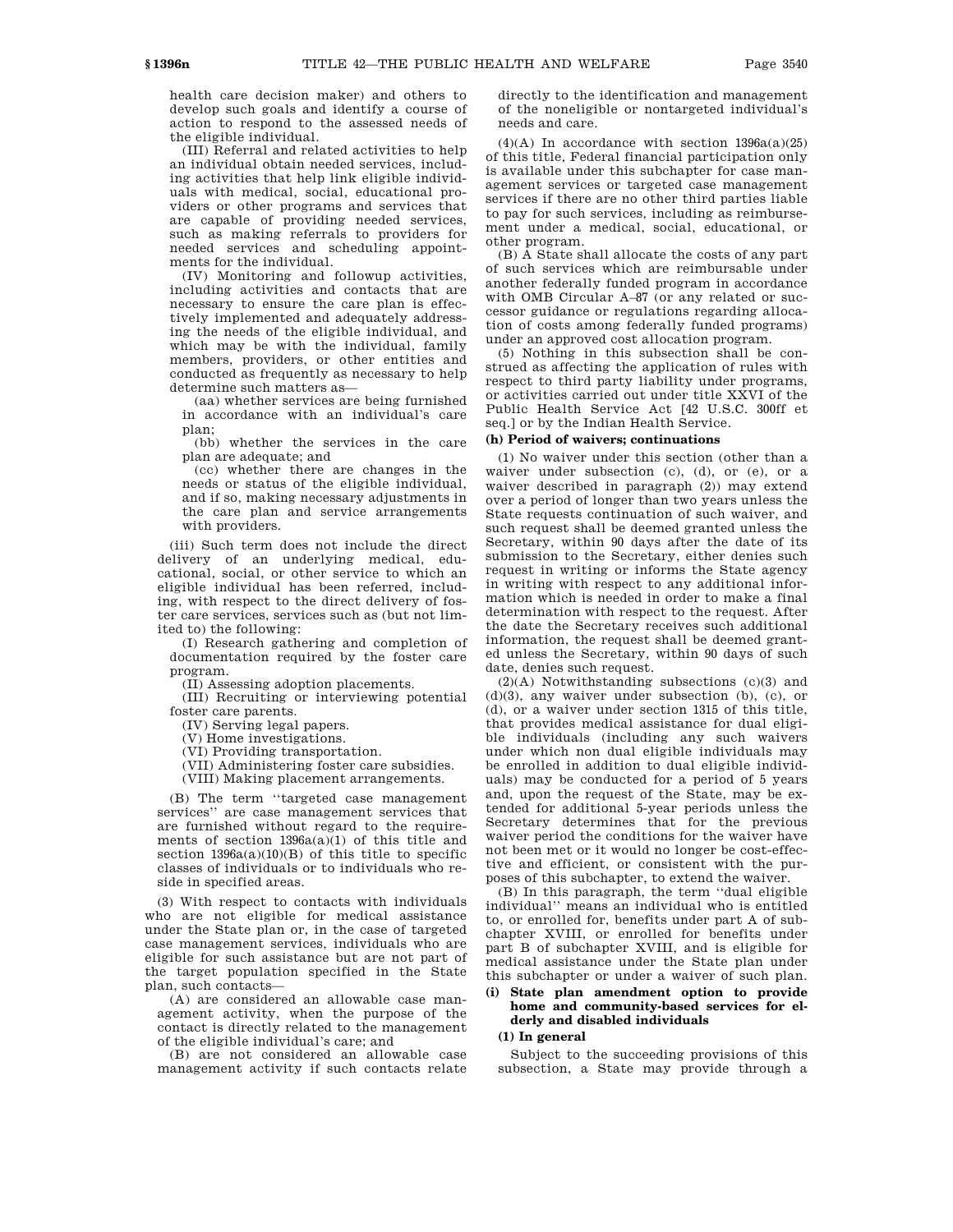State plan amendment for the provision of medical assistance for home and communitybased services (within the scope of services described in paragraph (4)(B) of subsection (c) for which the Secretary has the authority to approve a waiver and not including room and board) for individuals eligible for medical assistance under the State plan whose income does not exceed 150 percent of the poverty line (as defined in section  $1397j(c)(5)$  of this title), without determining that but for the provision of such services the individuals would require the level of care provided in a hospital or a nursing facility or intermediate care facility for the mentally retarded, but only if the State meets the following requirements:

## **(A) Needs-based criteria for eligibility for, and receipt of, home and communitybased services**

The State establishes needs-based criteria for determining an individual's eligibility under the State plan for medical assistance for such home and community-based services, and if the individual is eligible for such services, the specific home and communitybased services that the individual will receive.

## **(B) Establishment of more stringent needsbased eligibility criteria for institutionalized care**

The State establishes needs-based criteria for determining whether an individual requires the level of care provided in a hospital, a nursing facility, or an intermediate care facility for the mentally retarded under the State plan or under any waiver of such plan that are more stringent than the needsbased criteria established under subparagraph (A) for determining eligibility for home and community-based services.

## **(C) Projection of number of individuals to be provided home and community-based services**

The State submits to the Secretary, in such form and manner, and upon such frequency as the Secretary shall specify, the projected number of individuals to be provided home and community-based services.

# **(D) Criteria based on individual assessment**

## **(i) In general**

The criteria established by the State for purposes of subparagraphs (A) and (B) requires an assessment of an individual's support needs and capabilities, and may take into account the inability of the individual to perform 2 or more activities of daily living (as defined in section 7702B(c)(2)(B) of the Internal Revenue Code of 1986) or the need for significant assistance to perform such activities, and such other risk factors as the State determines to be appropriate.

# **(ii) Adjustment authority**

The State plan amendment provides the State with the option to modify the criteria established under subparagraph (A) (without having to obtain prior approval

from the Secretary) in the event that the enrollment of individuals eligible for home and community-based services exceeds the projected enrollment submitted for purposes of subparagraph (C), but only if—

(I) the State provides at least 60 days notice to the Secretary and the public of the proposed modification;

(II) the State deems an individual receiving home and community-based services on the basis of the most recent version of the criteria in effect prior to the effective date of the modification to continue to be eligible for such services after the effective date of the modification and until such time as the individual no longer meets the standard for receipt of such services under such premodified criteria; and

(III) after the effective date of such modification, the State, at a minimum, applies the criteria for determining whether an individual requires the level of care provided in a hospital, a nursing facility, or an intermediate care facility for the mentally retarded under the State plan or under any waiver of such plan which applied prior to the application of the more stringent criteria developed under subparagraph (B).

## **(E) Independent evaluation and assessment (i) Eligibility determination**

The State uses an independent evaluation for making the determinations described in subparagraphs (A) and (B).

# **(ii) Assessment**

In the case of an individual who is determined to be eligible for home and community-based services, the State uses an independent assessment, based on the needs of the individual to—

(I) determine a necessary level of services and supports to be provided, consistent with an individual's physical and mental capacity;

(II) prevent the provision of unnecessary or inappropriate care; and

(III) establish an individualized care plan for the individual in accordance with subparagraph (G).

# **(F) Assessment**

The independent assessment required under subparagraph (E)(ii) shall include the following:

(i) An objective evaluation of an individual's inability to perform 2 or more activities of daily living (as defined in section 7702B(c)(2)(B) of the Internal Revenue Code of 1986) or the need for significant assistance to perform such activities.

(ii) A face-to-face evaluation of the individual by an individual trained in the assessment and evaluation of individuals whose physical or mental conditions trigger a potential need for home and community-based services.

(iii) Where appropriate, consultation with the individual's family, spouse, guardian, or other responsible individual.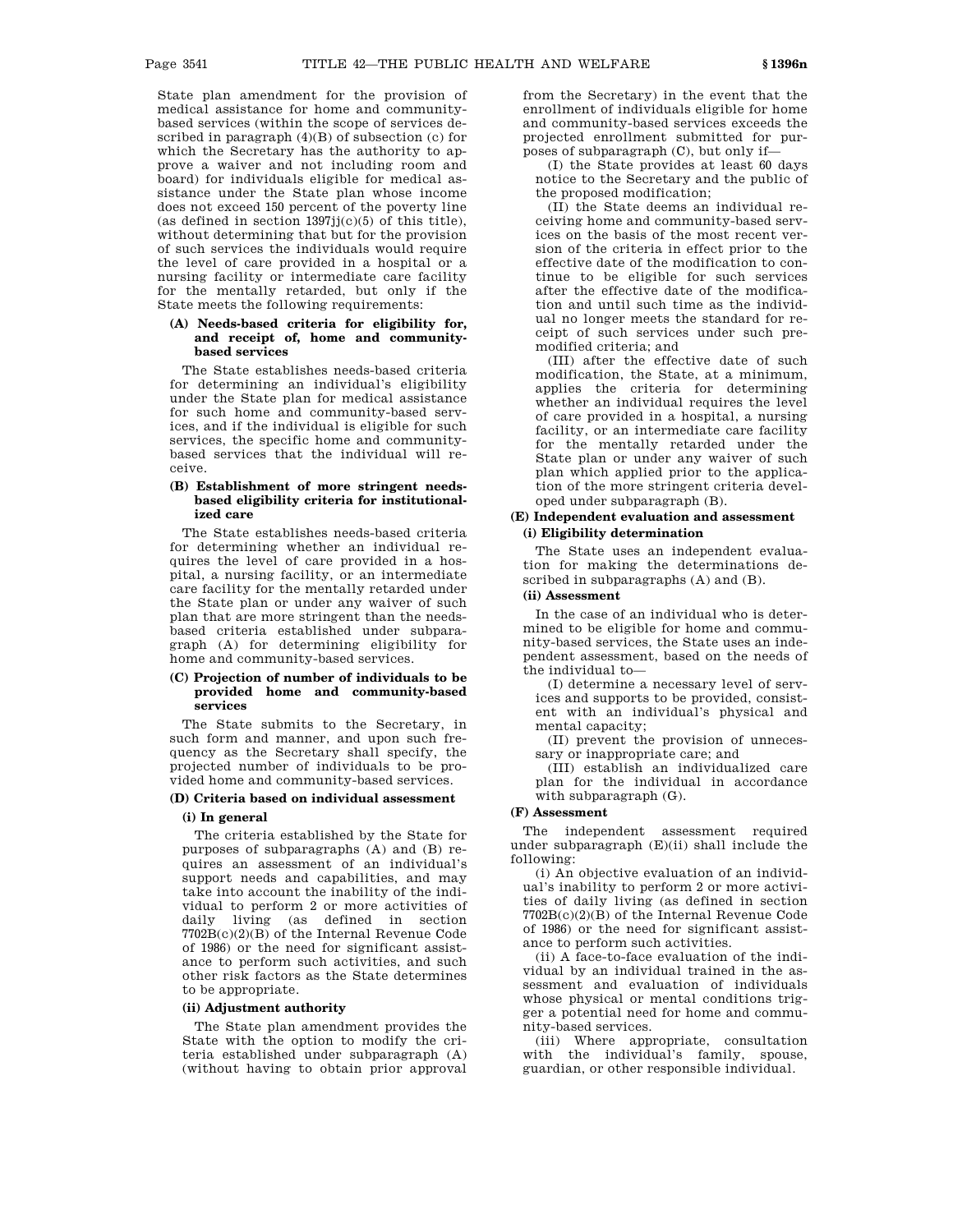(iv) Consultation with appropriate treating and consulting health and support professionals caring for the individual.

(v) An examination of the individual's relevant history, medical records, and care and support needs, guided by best practices and research on effective strategies that result in improved health and quality of life outcomes.

(vi) If the State offers individuals the option to self-direct the purchase of, or control the receipt of, home and communitybased service, an evaluation of the ability of the individual or the individual's representative to self-direct the purchase of, or control the receipt of, such services if the individual so elects.

## **(G) Individualized care plan**

### **(i) In general**

In the case of an individual who is determined to be eligible for home and community-based services, the State uses the independent assessment required under subparagraph (E)(ii) to establish a written individualized care plan for the individual.

### **(ii) Plan requirements**

The State ensures that the individualized care plan for an individual—

(I) is developed—

(aa) in consultation with the individual, the individual's treating physician, health care or support professional, or other appropriate individuals, as defined by the State, and, where appropriate the individual's family, caregiver, or representative; and

(bb) taking into account the extent of, and need for, any family or other supports for the individual;

(II) identifies the necessary home and community-based services to be furnished to the individual (or, if the individual elects to self-direct the purchase of, or control the receipt of, such services, funded for the individual); and

(III) is reviewed at least annually and as needed when there is a significant change in the individual's circumstances.

### **(iii) State option to offer election for selfdirected services**

### **(I) Individual choice**

At the option of the State, the State may allow an individual or the individual's representative to elect to receive self-directed home and community-based services in a manner which gives them the most control over such services consistent with the individual's abilities and the requirements of subclauses (II) and (III).

## **(II) Self-directed services**

The term ''self-directed'' means, with respect to the home and communitybased services offered under the State plan amendment, such services for the

individual which are planned and purchased under the direction and control of such individual or the individual's authorized representative, including the amount, duration, scope, provider, and location of such services, under the State plan consistent with the following requirements:

#### **(aa) Assessment**

There is an assessment of the needs, capabilities, and preferences of the individual with respect to such services.

## **(bb) Service plan**

Based on such assessment, there is developed jointly with such individual or the individual's authorized representative a plan for such services for such individual that is approved by the State and that satisfies the requirements of subclause (III).

### **(III) Plan requirements**

For purposes of subclause (II)(bb), the requirements of this subclause are that the plan—

(aa) specifies those services which the individual or the individual's authorized representative would be responsible for directing;

(bb) identifies the methods by which the individual or the individual's authorized representative will select, manage, and dismiss providers of such services;

(cc) specifies the role of family members and others whose participation is sought by the individual or the individual's authorized representative with respect to such services:

(dd) is developed through a personcentered process that is directed by the individual or the individual's authorized representative, builds upon the individual's capacity to engage in activities that promote community life and that respects the individual's preferences, choices, and abilities, and involves families, friends, and professionals as desired or required by the individual or the individual's authorized representative;

(ee) includes appropriate risk management techniques that recognize the roles and sharing of responsibilities in obtaining services in a self-directed manner and assure the appropriateness of such plan based upon the resources and capabilities of the individual or the individual's authorized representative; and

(ff) may include an individualized budget which identifies the dollar value of the services and supports under the control and direction of the individual or the individual's authorized representative.

### **(IV) Budget process**

With respect to individualized budgets described in subclause (III)(ff), the State plan amendment—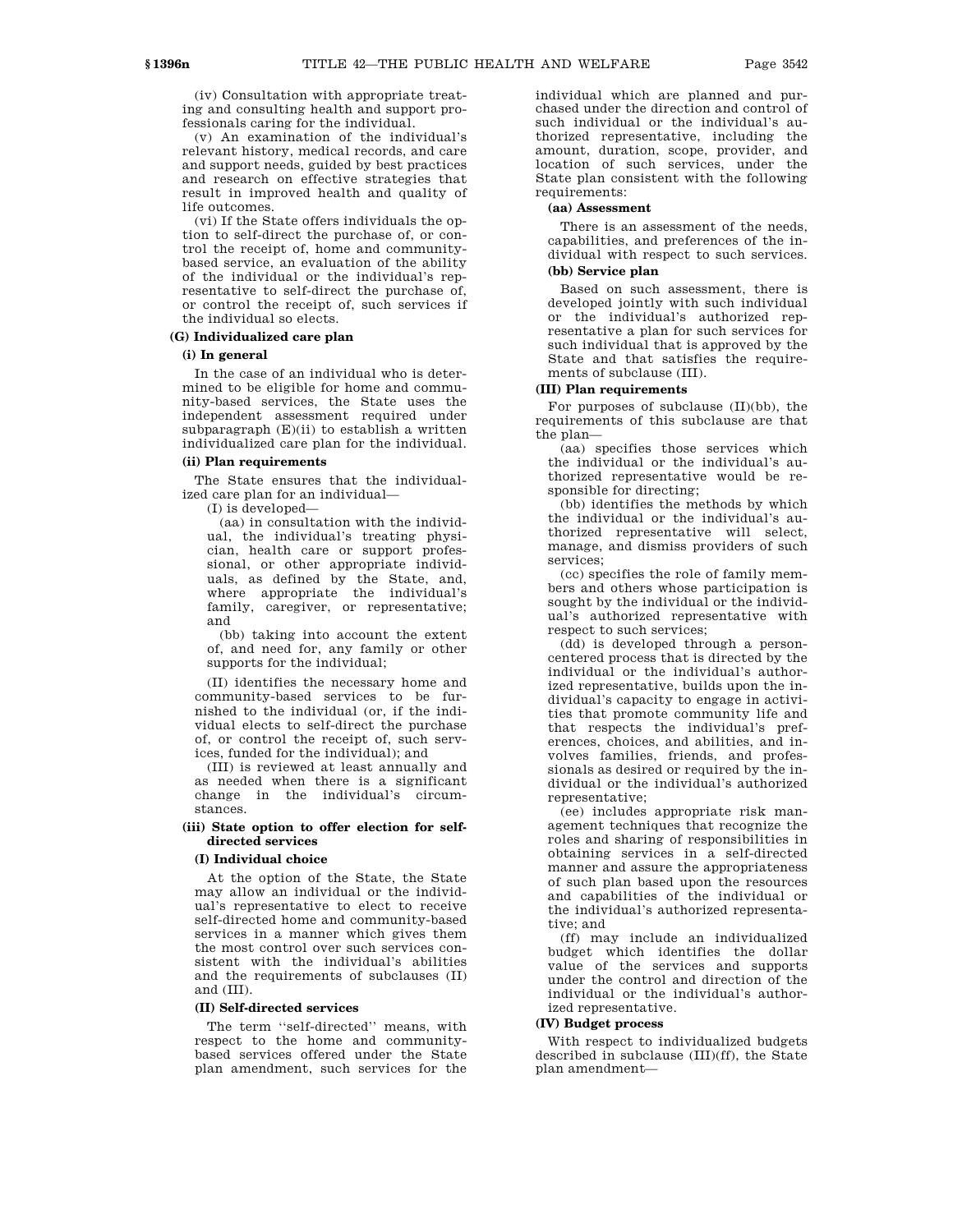(aa) describes the method for calculating the dollar values in such budgets based on reliable costs and service utilization;

(bb) defines a process for making adjustments in such dollar values to reflect changes in individual assessments and service plans; and

(cc) provides a procedure to evaluate expenditures under such budgets.

### **(H) Quality assurance; conflict of interest standards**

### **(i) Quality assurance**

The State ensures that the provision of home and community-based services meets Federal and State guidelines for quality assurance.

### **(ii) Conflict of interest standards**

The State establishes standards for the conduct of the independent evaluation and the independent assessment to safeguard against conflicts of interest.

### **(I) Redeterminations and appeals**

The State allows for at least annual redeterminations of eligibility, and appeals in accordance with the frequency of, and manner in which, redeterminations and appeals of eligibility are made under the State plan.

# **(J) Presumptive eligibility for assessment**

The State, at its option, elects to provide for a period of presumptive eligibility (not to exceed a period of 60 days) only for those individuals that the State has reason to believe may be eligible for home and community-based services. Such presumptive eligibility shall be limited to medical assistance for carrying out the independent evaluation and assessment under subparagraph (E) to determine an individual's eligibility for such services and if the individual is so eligible, the specific home and community-based services that the individual will receive.

## **(2) Definition of individual's representative**

In this section, the term ''individual's representative'' means, with respect to an individual, a parent, a family member, or a guardian of the individual, an advocate for the individual, or any other individual who is authorized to represent the individual.

### **(3) Nonapplication**

A State may elect in the State plan amendment approved under this section to not comply with the requirements of section  $1396a(a)(10)(B)$  of this title (relating to comparability) and section  $1396a(a)(10)(C)(i)(III)$  of this title (relating to income and resource rules applicable in the community), but only for purposes of provided home and communitybased services in accordance with such amendment. Any such election shall not be construed to apply to the provision of services to an individual receiving medical assistance in an institutionalized setting as a result of a determination that the individual requires the level of care provided in a hospital or a nursing facility or intermediate care facility for the mentally retarded.

### **(4) No effect on other waiver authority**

Nothing in this subsection shall be construed as affecting the option of a State to offer home and community-based services under a waiver under subsections (c) or (d) of this section or under section 1315 of this title.

## **(5) Continuation of Federal financial participation for medical assistance provided to individuals as of effective date of State plan amendment**

Notwithstanding paragraph (1)(B), Federal financial participation shall continue to be available for an individual who is receiving medical assistance in an institutionalized setting, or home and community-based services provided under a waiver under this section or section 1315 of this title that is in effect as of the effective date of the State plan amendment submitted under this subsection, as a result of a determination that the individual requires the level of care provided in a hospital or a nursing facility or intermediate care facility for the mentally retarded, without regard to whether such individuals satisfy the more stringent eligibility criteria established under that paragraph, until such time as the individual is discharged from the institution or waiver program or no longer requires such level of care.

# **(6) State option to provide home and community-based services to individuals eligible for services under a waiver**

### **(A) In general**

A State that provides home and community-based services in accordance with this subsection to individuals who satisfy the needs-based criteria for the receipt of such services established under paragraph (1)(A) may, in addition to continuing to provide such services to such individuals, elect to provide home and community-based services in accordance with the requirements of this paragraph to individuals who are eligible for home and community-based services under a waiver approved for the State under subsection (c), (d), or (e) or under section 1315 of this title to provide such services, but only for those individuals whose income does not exceed 300 percent of the supplemental security income benefit rate established by section 1382(b)(1) of this title.

### **(B) Application of same requirements for individuals satisfying needs-based criteria**

Subject to subparagraph (C), a State shall provide home and community-based services to individuals under this paragraph in the same manner and subject to the same requirements as apply under the other paragraphs of this subsection to the provision of home and community-based services to individuals who satisfy the needs-based criteria established under paragraph (1)(A).

### **(C) Authority to offer different type, amount, duration, or scope of home and community-based services**

A State may offer home and communitybased services to individuals under this paragraph that differ in type, amount, dura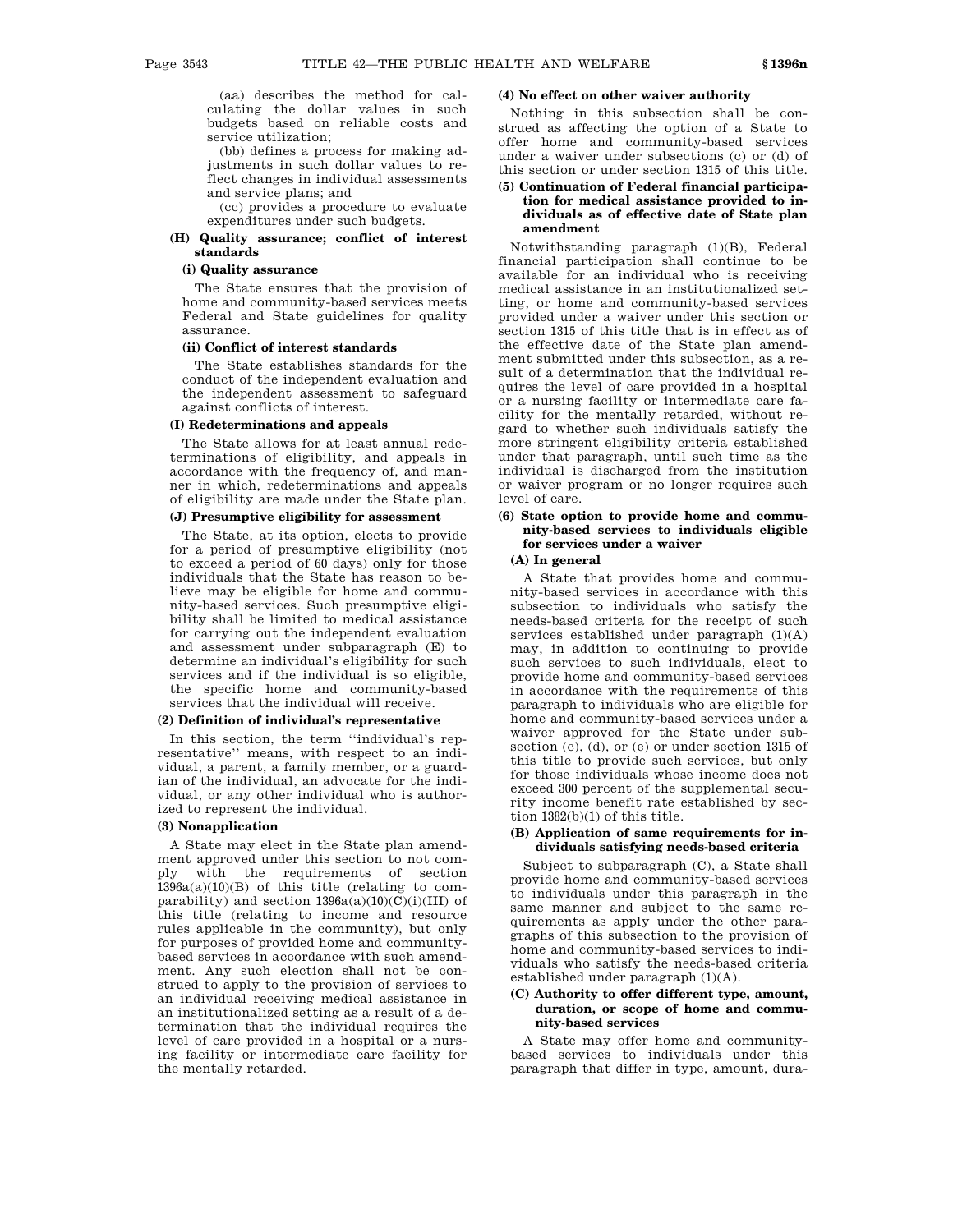tion, or scope from the home and community-based services offered for individuals who satisfy the needs-based criteria established under paragraph (1)(A), so long as such services are within the scope of services described in paragraph  $(4)(B)$  of subsection (c) for which the Secretary has the authority to approve a waiver and do not include room or board.

### **(7) State option to offer home and communitybased services to specific, targeted populations**

### **(A) In general**

A State may elect in a State plan amendment under this subsection to target the provision of home and community-based services under this subsection to specific populations and to differ the type, amount, duration, or scope of such services to such specific populations.

# **(B) 5-year term**

**(i) In general**

An election by a State under this paragraph shall be for a period of 5 years.

## **(ii) Phase-in of services and eligibility permitted during initial 5-year period**

A State making an election under this paragraph may, during the first 5-year period for which the election is made, phasein the enrollment of eligible individuals, or the provision of services to such individuals, or both, so long as all eligible individuals in the State for such services are enrolled, and all such services are provided, before the end of the initial 5-year period.

### **(C) Renewal**

An election by a State under this paragraph may be renewed for additional 5-year terms if the Secretary determines, prior to beginning 1 of each such renewal period, that the State has—

(i) adhered to the requirements of this subsection and paragraph in providing services under such an election; and

(ii) met the State's objectives with respect to quality improvement and beneficiary outcomes.

### **(j) Optional choice of self-directed personal assistance services**

(1) A State may provide, as ''medical assistance'', payment for part or all of the cost of selfdirected personal assistance services (other than room and board) under the plan which are provided pursuant to a written plan of care to individuals with respect to whom there has been a determination that, but for the provision of such services, the individuals would require and receive personal care services under the plan, or home and community-based services provided pursuant to a waiver under subsection (c). Selfdirected personal assistance services may not be provided under this subsection to individuals who reside in a home or property that is owned, operated, or controlled by a provider of services, not related by blood or marriage.

(2) The Secretary shall not grant approval for a State self-directed personal assistance services program under this section unless the State provides assurances satisfactory to the Secretary of the following:

(A) Necessary safeguards have been taken to protect the health and welfare of individuals provided services under the program, and to assure financial accountability for funds expended with respect to such services.

(B) The State will provide, with respect to individuals who—

(i) are entitled to medical assistance for personal care services under the plan, or receive home and community-based services under a waiver granted under subsection (c); (ii) may require self-directed personal assistance services; and

(iii) may be eligible for self-directed personal assistance services,

an evaluation of the need for personal care under the plan, or personal services under a waiver granted under subsection (c).

(C) Such individuals who are determined to be likely to require personal care under the plan, or home and community-based services under a waiver granted under subsection (c) are informed of the feasible alternatives, if available under the State's self-directed personal assistance services program, at the choice of such individuals, to the provision of personal care services under the plan, or personal assistance services under a waiver granted under subsection (c).

(D) The State will provide for a support system that ensures participants in the self-directed personal assistance services program are appropriately assessed and counseled prior to enrollment and are able to manage their budgets. Additional counseling and management support may be provided at the request of the participant.

(E) The State will provide to the Secretary an annual report on the number of individuals served and total expenditures on their behalf in the aggregate. The State shall also provide an evaluation of overall impact on the health and welfare of participating individuals compared to non-participants every three years.

(3) A State may provide self-directed personal assistance services under the State plan without regard to the requirements of section  $1396a(a)(1)$ of this title and may limit the population eligible to receive these services and limit the number of persons served without regard to section  $1396a(a)(10)(B)$  of this title.

(4)(A) For purposes of this subsection, the term ''self-directed personal assistance services'' means personal care and related services, or home and community-based services otherwise available under the plan under this subchapter or subsection (c), that are provided to an eligible participant under a self-directed personal assistance services program under this section, under which individuals, within an approved self-directed services plan and budget, purchase personal assistance and related services, and permits participants to hire, fire, supervise, and manage the individuals providing such services.

(B) At the election of the State—

<sup>1</sup>So in original. Probably should be preceded by ''the''.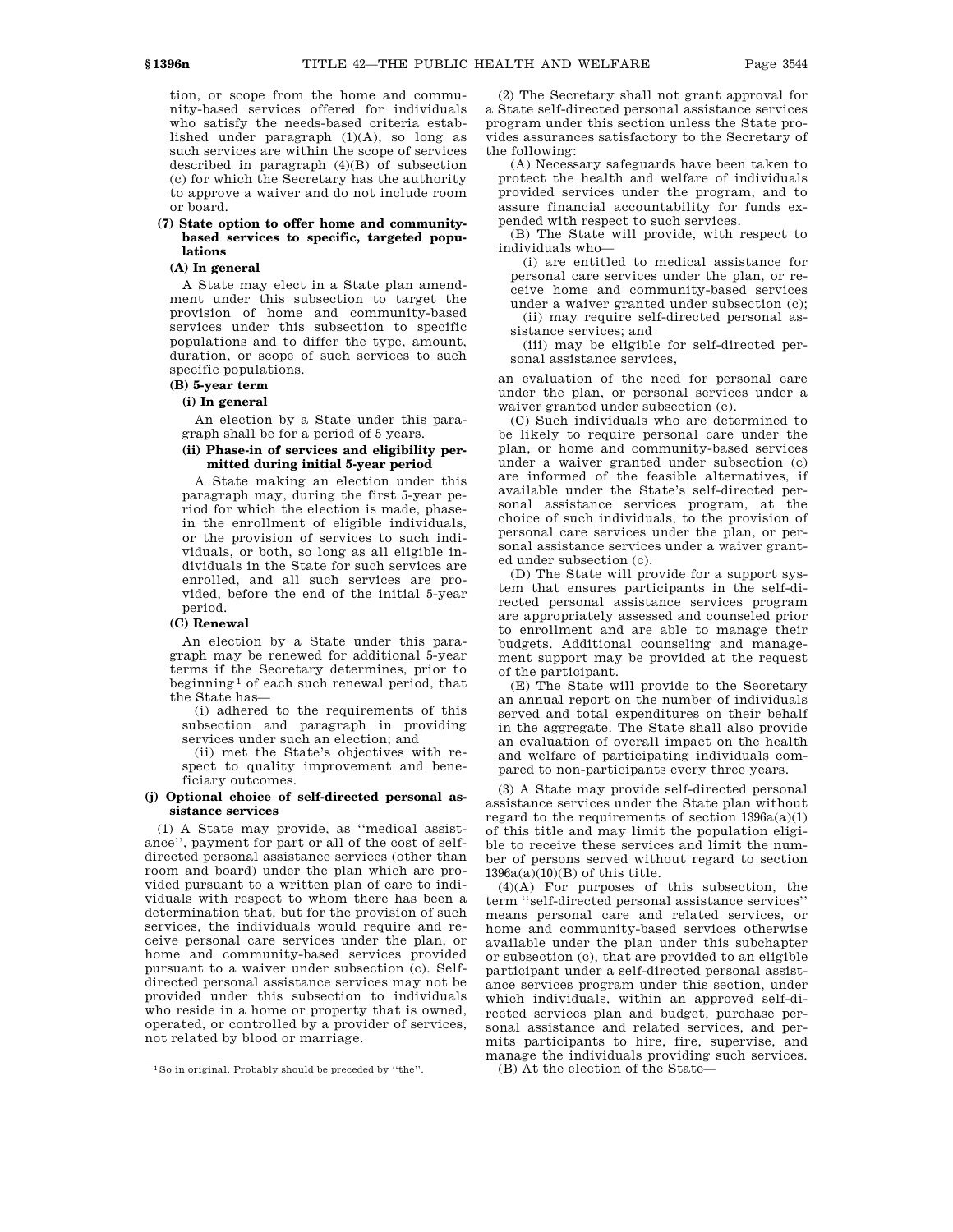(i) a participant may choose to use any individual capable of providing the assigned tasks including legally liable relatives as paid providers of the services; and

(ii) the individual may use the individual's budget to acquire items that increase independence or substitute (such as a microwave oven or an accessibility ramp) for human assistance, to the extent that expenditures would otherwise be made for the human assistance.

(5) For purpose of this section, the term ''approved self-directed services plan and budget'' means, with respect to a participant, the establishment of a plan and budget for the provision of self-directed personal assistance services, consistent with the following requirements:

### **(A) Self-direction**

The participant (or in the case of a participant who is a minor child, the participant's parent or guardian, or in the case of an incapacitated adult, another individual recognized by State law to act on behalf of the participant) exercises choice and control over the budget, planning, and purchase of self-directed personal assistance services, including the amount, duration, scope, provider, and location of service provision.

#### **(B) Assessment of needs**

There is an assessment of the needs, strengths, and preferences of the participants for such services.

## **(C) Service plan**

A plan for such services (and supports for such services) for the participant has been developed and approved by the State based on such assessment through a person-centered process that—

(i) builds upon the participant's capacity to engage in activities that promote community life and that respects the participant's preferences, choices, and abilities; and

(ii) involves families, friends, and professionals in the planning or delivery of services or supports as desired or required by the participant.

#### **(D) Service budget**

A budget for such services and supports for the participant has been developed and approved by the State based on such assessment and plan and on a methodology that uses valid, reliable cost data, is open to public inspection, and includes a calculation of the expected cost of such services if those services were not self-directed. The budget may not restrict access to other medically necessary care and services furnished under the plan and approved by the State but not included in the budget.

### **(E) Application of quality assurance and risk management**

There are appropriate quality assurance and risk management techniques used in establishing and implementing such plan and budget that recognize the roles and responsibilities in obtaining services in a self-directed manner and assure the appropriateness of such plan and budget based upon the participant's resources and capabilities.

(6) A State may employ a financial management entity to make payments to providers, track costs, and make reports under the program. Payment for the activities of the financial management entity shall be at the administrative rate established in section 1396b(a) of this title.

### **(k) State plan option to provide home and community-based attendant services and supports**

### **(1) In general**

Subject to the succeeding provisions of this subsection, beginning October 1, 2011, a State may provide through a State plan amendment for the provision of medical assistance for home and community-based attendant services and supports for individuals who are eligible for medical assistance under the State plan whose income does not exceed 150 percent of the poverty line (as defined in section  $1397ii(c)(5)$  of this title) or, if greater, the income level applicable for an individual who has been determined to require an institutional level of care to be eligible for nursing facility services under the State plan and with respect to whom there has been a determination that, but for the provision of such services, the individuals would require the level of care provided in a hospital, a nursing facility, an intermediate care facility for the mentally retarded, or an institution for mental diseases, the cost of which could be reimbursed under the State plan, but only if the individual chooses to receive such home and communitybased attendant services and supports, and only if the State meets the following requirements:

### **(A) Availability**

The State shall make available home and community-based attendant services and supports to eligible individuals, as needed, to assist in accomplishing activities of daily living, instrumental activities of daily living, and health-related tasks through handson assistance, supervision, or cueing—

(i) under a person-centered plan of services and supports that is based on an assessment of functional need and that is agreed to in writing by the individual or, as appropriate, the individual's representative;

(ii) in a home or community setting, which does not include a nursing facility, institution for mental diseases, or an intermediate care facility for the mentally retarded;

(iii) under an agency-provider model or other model (as defined in paragraph  $(6)(C)$ ; and

(iv) the furnishing of which—

(I) is selected, managed, and dismissed by the individual, or, as appropriate, with assistance from the individual's representative;

(II) is controlled, to the maximum extent possible, by the individual or where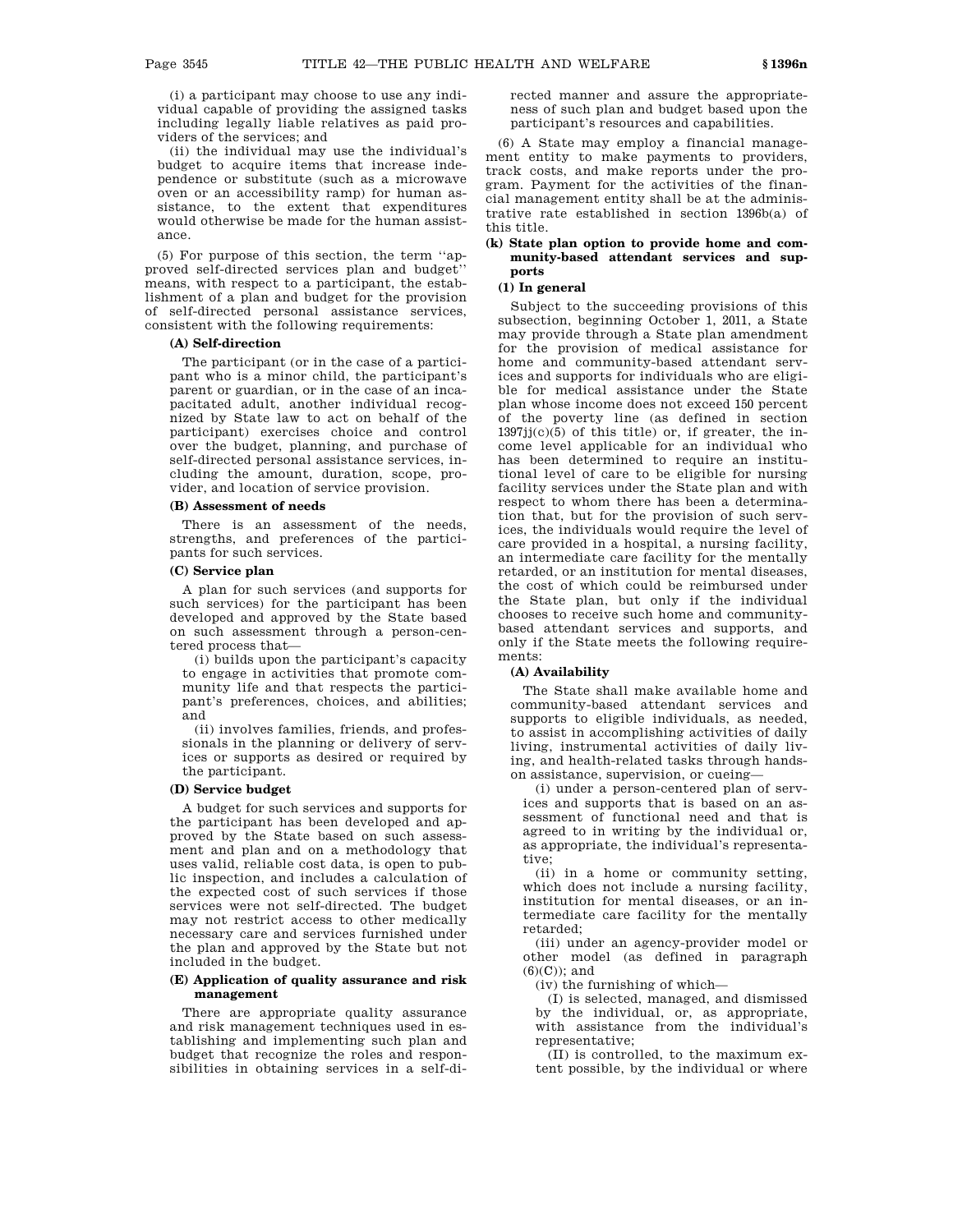appropriate, the individual's representative, regardless of who may act as the employer of record; and

(III) provided by an individual who is qualified to provide such services, including family members (as defined by the Secretary).

### **(B) Included services and supports**

In addition to assistance in accomplishing activities of daily living, instrumental activities of daily living, and health related tasks, the home and community-based attendant services and supports made available include—

(i) the acquisition, maintenance, and enhancement of skills necessary for the individual to accomplish activities of daily living, instrumental activities of daily living, and health related tasks;

(ii) back-up systems or mechanisms (such as the use of beepers or other electronic devices) to ensure continuity of services and supports; and

(iii) voluntary training on how to select, manage, and dismiss attendants.

### **(C) Excluded services and supports**

Subject to subparagraph (D), the home and community-based attendant services and supports made available do not include—

(i) room and board costs for the individual;

(ii) special education and related services provided under the Individuals with Disabilities Education Act [20 U.S.C. 1400 et seq.] and vocational rehabilitation services provided under the Rehabilitation Act of 1973 [29 U.S.C. 701 et seq.];

(iii) assistive technology devices and assistive technology services other than those under  $(1)(B)(ii)$ ;

(iv) medical supplies and equipment; or

(v) home modifications.

## **(D) Permissible services and supports**

The home and community-based attendant services and supports may include—

(i) expenditures for transition costs such as rent and utility deposits, first month's rent and utilities, bedding, basic kitchen supplies, and other necessities required for an individual to make the transition from a nursing facility, institution for mental diseases, or intermediate care facility for the mentally retarded to a communitybased home setting where the individual resides; and

(ii) expenditures relating to a need identified in an individual's person-centered plan of services that increase independence or substitute for human assistance, to the extent that expenditures would otherwise be made for the human assistance.

### **(2) Increased Federal financial participation**

For purposes of payments to a State under section  $1396b(a)(1)$  of this title, with respect to amounts expended by the State to provide medical assistance under the State plan for home and community-based attendant services and supports to eligible individuals in accordance with this subsection during a fiscal year quarter occurring during the period described in paragraph (1), the Federal medical assistance percentage applicable to the State (as determined under section 1396d(b) of this title) shall be increased by 6 percentage points.

### **(3) State requirements**

In order for a State plan amendment to be approved under this subsection, the State shall—

(A) develop and implement such amendment in collaboration with a Development and Implementation Council established by the State that includes a majority of members with disabilities, elderly individuals, and their representatives and consults and collaborates with such individuals;

(B) provide consumer controlled home and community-based attendant services and supports to individuals on a statewide basis, in a manner that provides such services and supports in the most integrated setting appropriate to the individual's needs, and without regard to the individual's age, type or nature of disability, severity of disability, or the form of home and community-based attendant services and supports that the individual requires in order to lead an independent life;

(C) with respect to expenditures during the first full fiscal year in which the State plan amendment is implemented, maintain or exceed the level of State expenditures for medical assistance that is provided under section 1396d(a) of this title, this section, section 1315 of this title, or otherwise to individuals with disabilities or elderly individuals attributable to the preceding fiscal year;

(D) establish and maintain a comprehensive, continuous quality assurance system with respect to community-based attendant services and supports that—

(i) includes standards for agency-based and other delivery models with respect to training, appeals for denials and reconsideration procedures of an individual plan, and other factors as determined by the Secretary;

(ii) incorporates feedback from consumers and their representatives, disability organizations, providers, families of disabled or elderly individuals, members of the community, and others and maximizes consumer independence and consumer control;

(iii) monitors the health and well-being of each individual who receives home and community-based attendant services and supports, including a process for the mandatory reporting, investigation, and resolution of allegations of neglect, abuse, or exploitation in connection with the provision of such services and supports; and

(iv) provides information about the provisions of the quality assurance required under clauses (i) through (iii) to each individual receiving such services; and

(E) collect and report information, as determined necessary by the Secretary, for the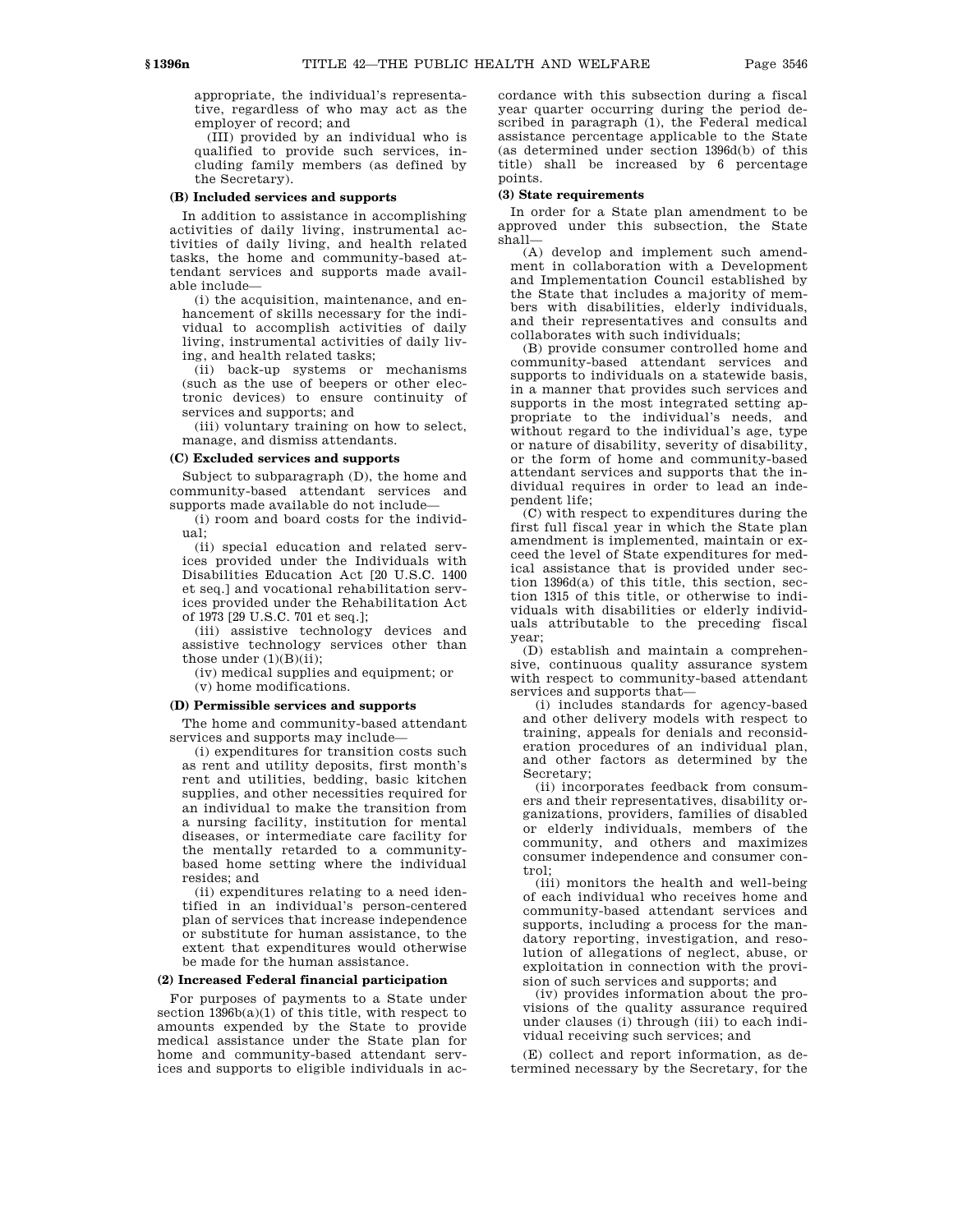purposes of approving the State plan amendment, providing Federal oversight, and conducting an evaluation under paragraph  $(5)(A)$ , including data regarding how the State provides home and community-based attendant services and supports and other home and community-based services, the cost of such services and supports, and how the State provides individuals with disabilities who otherwise qualify for institutional care under the State plan or under a waiver the choice to instead receive home and community-based services in lieu of institutional care.

### **(4) Compliance with certain laws**

A State shall ensure that, regardless of whether the State uses an agency-provider model or other models to provide home and community-based attendant services and supports under a State plan amendment under this subsection, such services and supports are provided in accordance with the requirements of the Fair Labor Standards Act of 1938 [29 U.S.C. 201 et seq.] and applicable Federal and State laws regarding—

(A) withholding and payment of Federal and State income and payroll taxes;

(B) the provision of unemployment and workers compensation insurance;

(C) maintenance of general liability insurance; and

(D) occupational health and safety.

**(5) Evaluation, data collection, and report to Congress**

## **(A) Evaluation**

The Secretary shall conduct an evaluation of the provision of home and communitybased attendant services and supports under this subsection in order to determine the effectiveness of the provision of such services and supports in allowing the individuals receiving such services and supports to lead an independent life to the maximum extent possible; the impact on the physical and emotional health of the individuals who receive such services; and an<sup>2</sup> comparative analysis of the costs of services provided under the State plan amendment under this subsection and those provided under institutional care in a nursing facility, institution for mental diseases, or an intermediate care facility for the mentally retarded.

## **(B) Data collection**

The State shall provide the Secretary with the following information regarding the provision of home and community-based attendant services and supports under this subsection for each fiscal year for which such services and supports are provided:

(i) The number of individuals who are estimated to receive home and communitybased attendant services and supports under this subsection during the fiscal year.

(ii) The number of individuals that received such services and supports during the preceding fiscal year.

(iii) The specific number of individuals served by type of disability, age, gender, education level, and employment status.

(iv) Whether the specific individuals have been previously served under any other home and community based services program under the State plan or under a waiver.

### **(C) Reports**

Not later than—

(i) December 31, 2013, the Secretary shall submit to Congress and make available to the public an interim report on the findings of the evaluation under subparagraph  $(A)$ ; and

(ii) December 31, 2015, the Secretary shall submit to Congress and make available to the public a final report on the findings of the evaluation under subparagraph (A).

## **(6) Definitions**

In this subsection:

## **(A) Activities of daily living**

The term ''activities of daily living'' includes tasks such as eating, toileting, grooming, dressing, bathing, and transferring.

#### **(B) Consumer controlled**

The term ''consumer controlled'' means a method of selecting and providing services and supports that allow the individual, or where appropriate, the individual's representative, maximum control of the home and community-based attendant services and supports, regardless of who acts as the employer of record.

### **(C) Delivery models**

### **(i) Agency-provider model**

The term ''agency-provider model'' means, with respect to the provision of home and community-based attendant services and supports for an individual, subject to paragraph (4), a method of providing consumer controlled services and supports under which entities contract for the provision of such services and supports.

#### **(ii) Other models**

The term ''other models'' means, subject to paragraph (4), methods, other than an agency-provider model, for the provision of consumer controlled services and supports. Such models may include the provision of vouchers, direct cash payments, or use of a fiscal agent to assist in obtaining services.

### **(D) Health-related tasks**

The term ''health-related tasks'' means specific tasks related to the needs of an individual, which can be delegated or assigned by licensed health-care professionals under State law to be performed by an attendant. **(E) Individual's representative**

The term "individual's representative" means a parent, family member, guardian, advocate, or other authorized representative of an individual 3

<sup>&</sup>lt;sup>2</sup>So in original. Probably should be ''a''.  $^{3}$ So in original. Probably should be followed by a period.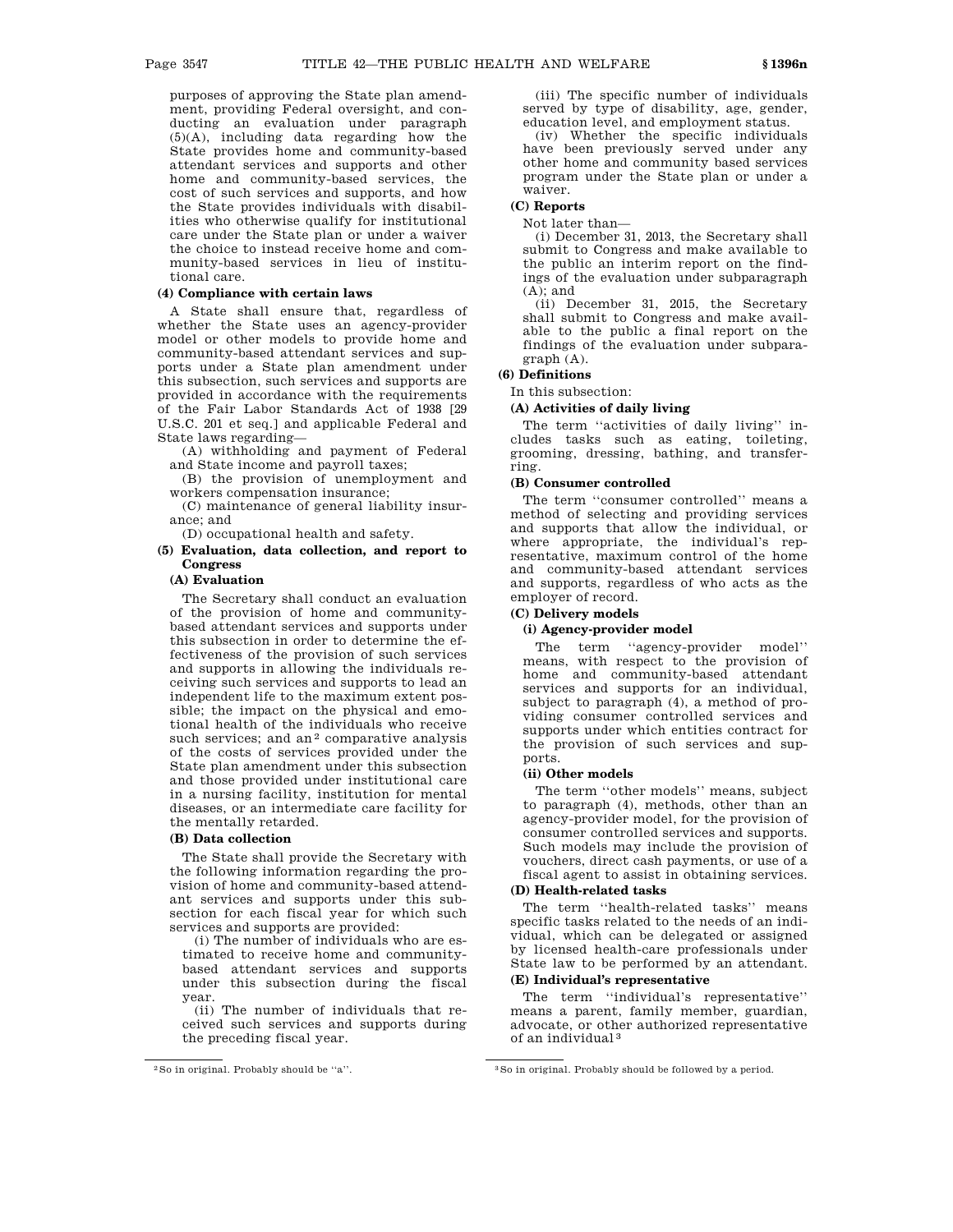### **(F) Instrumental activities of daily living**

The term ''instrumental activities of daily living'' includes (but is not limited to) meal planning and preparation, managing finances, shopping for food, clothing, and other essential items, performing essential household chores, communicating by phone or other media, and traveling around and participating in the community.

(Aug. 14, 1935, ch. 531, title XIX, §1915, as added Pub. L. 97–35, title XXI, §2175(b), Aug. 13, 1981, 95 Stat. 809; amended Pub. L. 97–35, title XXI, §§2176, 2177(a), Aug. 13, 1981, 95 Stat. 812, 813; Pub. L. 97–248, title I, §137(b)(19)(A), (20)–(25), Sept. 3, 1982, 96 Stat. 380; Pub. L. 97–448, title III, §309(b)(17), Jan. 12, 1983, 96 Stat. 2409; Pub. L. 98–369, div. B, title III, §2373(b)(21), July 18, 1984, 98 Stat. 1112; Pub. L. 99–272, title IX, §§9502(a)–(e), (g)–(i), 9508(a), Apr. 7, 1986, 100 Stat. 202–204, 210; Pub. L. 99–509, title IX, §§9320(h)(3), 9411(a)–(d), Oct. 21, 1986, 100 Stat. 2016, 2061, 2062; Pub. L. 100–93, §8(h)(2), Aug. 18, 1987, 101 Stat. 694; Pub. L. 100–203, title IV, §§4072(d), 4102(a)(1), (b)(2), 4118(a)(1), (b), (i)(1), (k), (*l*)(1), (p)(10), 4211(h)(10), Dec. 22, 1987, 101 Stat. 1330–117, 1330–143, 1330–146, 1330–154 to 1330–157, 1330–160, 1330–206; Pub. L. 100–360, title II, §204(d)(3), title IV, §411(k)(3), (10)(A), (H), (I), (17)(A), (*l*)(3)(G), July 1, 1988, 102 Stat. 729, 791, 794, 796, 799, 803; Pub. L. 100–485, title VI, §608(d)(26)(M), (f)(2), Oct. 13, 1988, 102 Stat. 2422, 2424; Pub. L. 100–647, title VIII, §§8432(a), (b), 8437(a), Nov. 10, 1988, 102 Stat. 3804, 3806; Pub. L. 101–234, title II, §201(a), Dec. 13, 1989, 103 Stat. 1981; Pub. L. 101–239, title VI, §§6115(c), 6411(c)(2), Dec. 19, 1989, 103 Stat. 2219, 2270; Pub. L. 101–508, title IV, §§4604(c), 4704(b)(3), 4741, 4742(a), (c)(1), (d)(1), Nov. 5, 1990, 104 Stat. 1388–169, 1388–172, 1388–197, 1388–198; Pub. L. 102–119, §26(i)(2), Oct. 7, 1991, 105 Stat. 607; Pub. L. 103–66, title XIII, §13603(d), Aug. 10, 1993, 107 Stat. 620; Pub. L. 105–33, title IV, §§4106(c), 4743(a), Aug. 5, 1997, 111 Stat. 368, 524; Pub. L. 106–113, div. B, §1000(a)(6) [title VI, §608(*o*), (z)], Nov. 29, 1999, 113 Stat. 1536, 1501A–397, 1501A–398; Pub. L. 106–554, §1(a)(6) [title VII, §702(c)(2)], Dec. 21, 2000, 114 Stat. 2763, 2763A–574; Pub. L. 107–121, §2(b)(3), Jan. 15, 2002, 115 Stat. 2384; Pub. L. 108–446, title III, §305(j)(2), Dec. 3, 2004, 118 Stat. 2806; Pub. L. 109–171, title VI, §§6052(a), 6086(a), 6087(a), Feb. 8, 2006, 120 Stat. 93, 121, 127; Pub. L. 111–148, title II, §§2401, 2402(b), (c), (e), (f), 2601(a), (b)(1), Mar. 23, 2010, 124 Stat. 297, 302–304, 314, 315; Pub. L. 111–152, title I, §1205, Mar. 30, 2010, 124 Stat. 1056.)

#### REFERENCES IN TEXT

The Public Health Service Act, referred to in subsec. (g)(5), is act July 1, 1944, ch. 373, 58 Stat. 682. Title XXVI of the Act is classified generally to subchapter XXIV (§300ff et seq.) of chapter 6A of this title. For complete classification of this Act to the Code, see Short Title note set out under section 201 of this title and Tables.

Section 7702B(c)(2)(B) of the Internal Revenue Code of 1986, referred to in subsec.  $(i)(1)(D)(i)$ ,  $(F)(i)$ , is classified to section 7702B(c)(2)(B) of Title 26, Internal Revenue Code.

The Individuals with Disabilities Education Act, referred to in subsec.  $(k)(1)(C)(ii)$ , is title VI of Pub. L. 91–230, Apr. 13, 1970, 84 Stat. 175, which is classified generally to chapter 33 (§1400 et seq.) of Title 20, Education. For complete classification of this Act to the Code, see section 1400 of Title 20 and Tables.

The Rehabilitation Act of 1973, referred to in subsec. (k)(1)(C)(ii), is Pub. L. 93–112, Sept. 26, 1973, 87 Stat. 355, which is classified generally to chapter 16 (§701 et seq.) of Title 29, Labor. For complete classification of this Act to the Code, see Short Title note set out under section 701 of Title 29 and Tables.

The Fair Labor Standards Act of 1938, referred to in subsec. (k)(4), is act June 25, 1938, ch. 676, 52 Stat. 1060, which is classified generally to chapter 8 (§201 et seq.) of Title 29, Labor. For complete classification of this Act to the Code, see section 201 of Title 29 and Tables.

#### **AMENDMENTS**

2010—Subsec. (b). Pub. L. 111–148, §2601(b)(1)(A), inserted at end of concluding provisions ''Subsection (h)(2) shall apply to a waiver under this subsection.''

Subsec. (c)(3). Pub. L. 111–148, §2601(b)(1)(B), inserted "(other than a waiver described in subsection  $(h)(2)$ )" after ''A waiver under this subsection''.

Subsec. (d)(3). Pub. L. 111–148, §2601(b)(1)(C), which directed insertion of ''(other than a waiver described in subsection  $(h)(2)$ )" after "A waiver under this subsection'' in second sentence, was executed by making the insertion after ''a waiver under this subsection'', to reflect the probable intent of Congress.

Subsec.  $(h)$ . Pub. L. 111–148, §2601(a), designated existing provisions as par. (1), inserted '', or a waiver described in paragraph (2)" after "(c), (d), or (e)", and added par. (2).

Subsec. (i)(1). Pub. L. 111–148, §2402(c), struck out ''or such other services requested by the State as the Secretary may approve'' after ''room and board''.

Subsec.  $(i)(1)(C)$ . Pub. L. 111–148, §2402(e)(1), added subpar. (C) and struck out former subpar. (C) which related to projection of number of individuals to be provided home and community-based services and State authority to limit number of eligible individuals.

Subsec. (i)(1)(D)(ii)(II). Pub. L. 111–148,  $§2402(e)(2)$ , substituted ''to continue to be eligible for such services after the effective date of the modification and until such time as the individual no longer meets the standard for receipt of such services under such pre-modified criteria'' for ''to be eligible for such services for a period of at least 12 months beginning on the date the individual first received medical assistance for such services''.

Subsec. (i)(3). Pub. L. 111–148, §2402(f), substituted  $``1396a(a)(10)(B)$  of this title (relating to comparability)'' for ''1396a(a)(1) of this title (relating to statewideness)'

Subsec. (i)(6), (7). Pub. L. 111–148, §2402(b), added pars. (6) and (7).

Subsec. (k). Pub. L. 111–148, §2401, added subsec. (k). Subsec.  $(k)(1)$ . Pub. L. 111–152 substituted "October 1, 2011'' for ''October 1, 2010'' in introductory provisions.

2006—Subsec. (g)(2) to (5). Pub. L. 109–171, §6052(a), added pars. (2) to (5) and struck out former par. (2), which read as follows: ''For purposes of this subsection, the term 'case management services' means services which will assist individuals eligible under the plan in gaining access to needed medical, social, educational, and other services.''

Subsec. (i). Pub. L. 109–171, §6086(a), added subsec. (i).

Subsec. (j). Pub. L. 109–171, §6087(a), added subsec. (j). 2004—Subsec. (c)(5)(C)(i). Pub. L. 108–446, which directed the substitution of ''(as such terms are defined in section 1401 of title 20)'' for ''as defined in section  $1401(16)$  and  $(17)$  of title  $20)$ ", was executed by making the substitution for ''(as defined in paragraphs (16) and (17) of section 1401(a) of title 20)'' to reflect the probable intent of Congress and the amendment by Pub. L. 102–119. See 1991 Amendment note below.

2002—Subsec. (b). Pub. L. 107–121 substituted ''1396a(bb)'' for ''1396a(aa)''.

2000—Subsec. (b). Pub. L. 106–554 substituted  $^{1200}$  Existence (2), 1396a(aa)," for  $^{121}$  1396a(a)(13)(C)" in introductory provisions.

1999—Subsec. (b). Pub. L. 106–113,  $\set{1000(a)(6)}$  [title VI, §608(z)], which directed, effective Oct. 1, 2004, substitution of ''section'' for ''sections 1396a(a)(13)(C) and'' in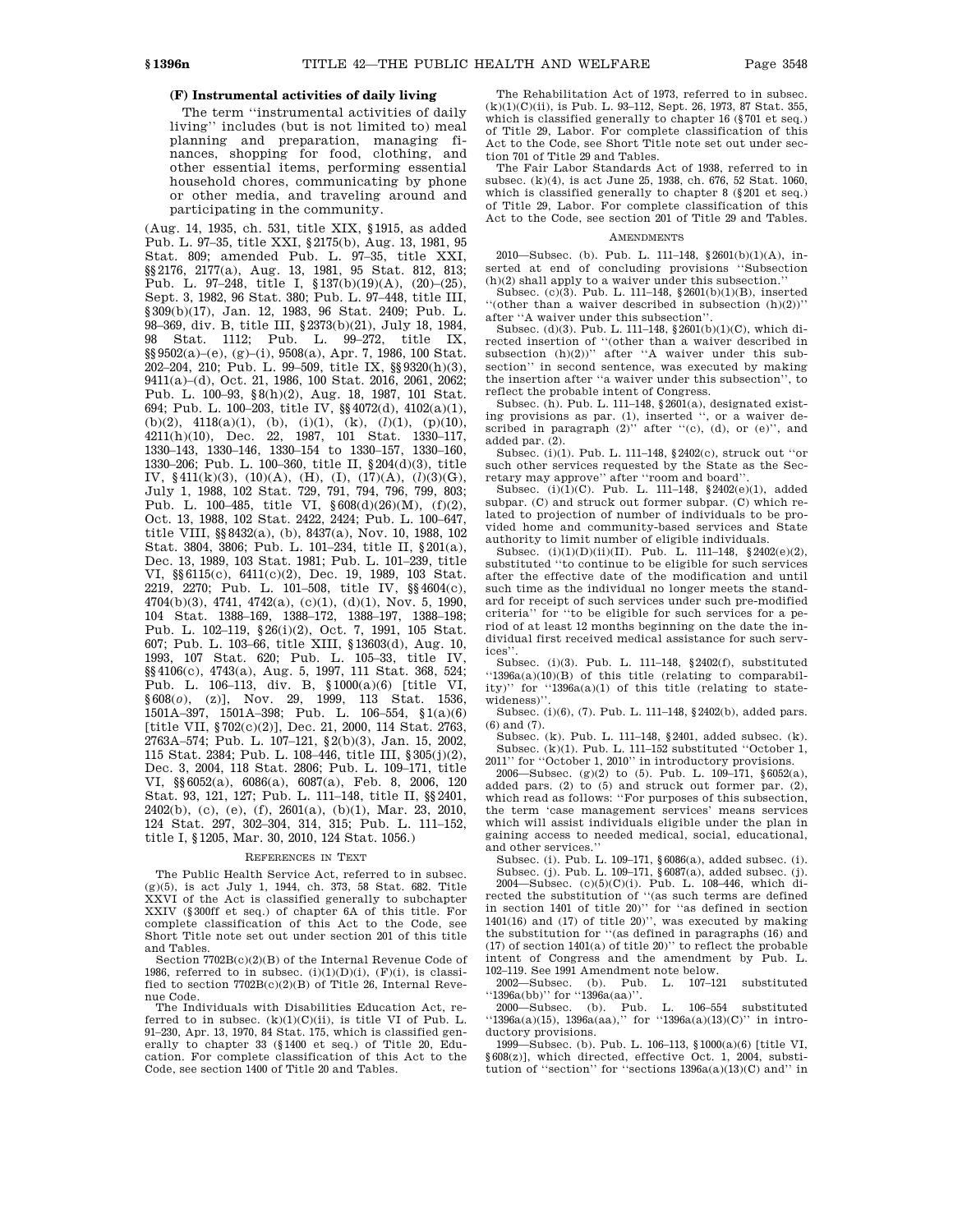introductory provisions, could not be executed due to the amendment by Pub. L. 106–554. See 2000 Amendment note above.

Pub. L. 106–113, §1000(a)(6) [title VI, §608(*o*)(1)], substituted "1396a(a)(13)(C)" for "1396a(a)(13)(E)" in introductory provisions.

Subsec. (d)(5)(B)(iii). Pub. L. 106–113, §1000(a)(6) [title VI, §608(*o*)(2)], which directed substitution of ''65'' for ''75'' in last sentence of cl. (iii). was executed by mak-' in last sentence of cl. (iii), was executed by making the substitution in the penultimate sentence to reflect the probable intent of Congress.

Subsec. (h). Pub. L. 106–113, §1000(a)(6) [title VI, §608(*o*)(3)], substituted ''90 days of such date'' for ''90

day of such date''. 1997—Subsec. (a)(1)(B)(ii)(I). Pub. L. 105–33, §4106(c), substituted ''paragraphs (16) and (17)'' for ''paragraphs (15) and (16)''.

Subsec. (c)(5). Pub. L. 105–33, §4743(a), in introductory provisions, struck out '', with respect to individuals who receive such services after discharge from a nursing facility or intermediate care facility for the mentally retarded'' after '''habilitation services'''.

1993—Subsec. (g)(1). Pub. L. 103–66 inserted ''or to individuals described in section  $1396a(z)(1)(A)$  of this title'' after ''or with either,''. 1991—Subsec. (c)(5)(C)(i). Pub. L. 102–119 substituted

''(as defined in paragraphs (16) and (17) of section 1401(a) of title 20)'' for ''(as defined in section 1401(16) and (17) of title 20)''. The reference to section 1401 of title 20 includes the substitution of ''Individuals with Disabilities Education Act'' for ''Education of the Handicapped Act'' in the original.

1990—Subsec. (b). Pub. L. 101–508, §4704(b)(3), inserted "(other than sections  $1396a(a)(13)(E)$  and  $1396a(a)(10)(A)$ of this title insofar as it requires provision of the care and services described in section 1396d(a)(2)(C) of this title)'' after ''section 1396a of this title'' in introductory provisions.

Pub. L. 101–508, §4604(c), which directed amendment of subsec. (b) by inserting ''(other than subsection (s))'' after ''Section 1396a of this title'', was executed by in-serting the new language after ''section 1396a of this

title'' to reflect the probable intent of Congress. Subsec. (b)(4). Pub. L. 101–508, §4742(a), inserted before period at end ''and if providers under such restriction are paid on a timely basis in the same manner as health care practitioners must be paid under section  $1396a(a)(37)(\overline{A})$  of this title'.

Subsec.  $(c)(1)$ . Pub. L. 101–508, §4741(a), inserted at end ''For purposes of this subsection, the term 'room and board' shall not include an amount established under a method determined by the State to reflect the portion of costs of rent and food attributable to an unrelated personal caregiver who is residing in the same household with an individual who, but for the assistance of such caregiver, would require admission to a hospital, nursing facility, or intermediate care facility for the mentally retarded.''

Subsec. (c)(4). Pub. L. 101–508, §4742(d)(1), inserted at end ''Except as provided under paragraph (2)(D), the Secretary may not restrict the number of hours or days of respite care in any period which a State may provide

under a waiver under this subsection.'' Subsec. (c)(7)(C). Pub. L. 101–508, §4742(c)(1), added subpar. (C). Subsec. (d)(1). Pub. L. 101–508, §4741(a), inserted at

end ''For purposes of this subsection, the term 'room and board' shall not include an amount established under a method determined by the State to reflect the portion of costs of rent and food attributable to an unrelated personal caregiver who is residing in the same household with an individual who, but for the assistance of such caregiver, would require admission to a hospital, nursing facility, or intermediate care facility for the mentally retarded.

Subsec. (d)(5)(B)(iv). Pub. L. 101–508, §4741(b), substituted "this subchapter whose provisions become effective on or after such date'' for first reference to ''this subchapter''.

1989—Subsec. (a)(1)(B)(ii)(I). Pub. L. 101–239, §6115(c), substituted ''paragraphs (15) and (16)'' for ''paragraphs  $(14)$  and  $(15)$  ''.

Pub. L. 101–234 repealed Pub. L. 100–360, §204(d)(3), and provided that the provisions of law amended or repealed by such section are restored or revived as if such section had not been enacted, see 1988 Amendment note below.

Subsec. (b)(4). Pub. L. 101–239, §6411(c)(2), inserted ''shall be consistent with the requirements of section 1396r–4 of this title and'' after ''which standards''. 1988—Subsec. (a)(1)(B)(ii)(I). Pub. L. 100–360, §204(d)(3),

substituted ''paragraphs (14) and (15)'' for ''paragraphs (13) and (14)"

Subsec. (a)(2). Pub. L. 100–485, §608(f)(2), substituted ''restricts'' for ''Restricts'' in introductory provisions. Subsec. (c)(7). Pub. L. 100–360, §411(*l*)(3)(G), amended

Pub. L. 100–203, §4211(h)(10)(G), see 1987 Amendment note below.

Subsec. (c)(7)(A). Pub. L. 100–647, §8437(a), substituted ''who are inpatients in, or who would require the level of care provided in, hospitals,'' for ''who are inpatients in hospitals,'' and ''who are inpatients in, or who would require the level of care provided in, those respective facilities'' for ''who are inpatients of those respective facilities''.

Subsec. (c)(7)(B). Pub. L. 100–360, §411(k)(10)(H), inserted '', without regard to the availability of beds for such inpatients'' before period at end.

Subsec. (c)(10). Pub. L. 100–360, §411(k)(10)(A), substituted ''The Secretary shall not limit to fewer than 200'' for ''No waiver under this subsection shall limit by an amount less than 200'' and ''under a waiver under this subsection'' for ''under such waiver''.

Subsec. (d)(5)(B)(i), (ii). Pub. L. 100–647, §8432(b), in introductory provisions, substituted ''the number of years (rounded to the nearest quarter of a year) beginning after the base year and ending at the end of the waiver year'' for ''the number of years beginning after the base year and ending before the waiver year'', in subcls. (I) and (II), substituted ''between the beginning of the base year and the beginning of the waiver year'' for ''between the base year and the waiver year'', and in subcl. (III), inserted ''(rounded to the nearest quarter of a year)'' after ''for each year'' and substituted ''at the end of the waiver year'' for ''before the waiver year''.

Subsec. (d)(5)(B)(iii). Pub. L. 100–360, §411(k)(3)(A)(ii), inserted before last sentence ''The Secretary shall develop (by not later than October 1, 1989) a method for projecting, on a State-specific basis, the percentage increase in the number of residents in each State who are over 75 years of age for any period.''<br>Subsec. (d)(5)(B)(iii)(III). Pub.

Subsec. (d)(5)(B)(iii)(III). Pub. L. 100–360, §411(k)(3)(A)(i), substituted ''65'' for ''75''. Subsec. (d)(5)(B)(iv). Pub. L. 100–647, §8432(a), added

cl. (iv).

Subsec. (d)(5)(C)(i). Pub. L. 100–360, §411(k)(3)(B), substituted "paragraph (4), and personal care services" for ''paragraph (4)(B), personal care services, and services furnished pursuant to a waiver under subsection (c) of this section''.

Subsec. (e). Pub. L. 100–360,  $\frac{411(k)(17)(A)(ii)}{i}$ , (iii), added subsec. (e), redesignated former subsec. (e)(1) as  $(f)(1)$ , and struck out former subsec.  $(e)(2)$  which read as follows: ''The Secretary shall report, not later than September 30, 1984, to Congress on waivers granted under this section.''

Subsec.  $(f)(1)$ . Pub. L. 100–360, §411(k)(17)(A)(ii), redes-

ignated former subsec.  $(e)(1)$  as  $(f)(1)$ .<br>Subsec.  $(f)(2)$ . Pub. L. 100–360, §411(k)(17)(A)(i), redesignated former subsec. (f) as subsec.  $(f)(2)$ .

Subsec. (h). Pub. L. 100-360,  $$411(k)(10)(I)$ , made technical amendment to directory language of Pub. L. 100–203, §4118(*l*)(1), see 1987 Amendment note below.

Pub. L. 100–360, §411(k)(17)(A)(iv), as amended by Pub. L. 100–485,  $§608(d)(26)(M)$ , substituted ", (d), or (e)"

''or (d)''. 1987—Subsec. (a)(1)(B)(ii)(I). Pub. L. 100–203, §4072(d), substituted ''paragraphs (13) and (14)'' for ''paragraphs  $(12)$  and  $(13)$ "

Subsec. (a)(2). Pub. L. 100–93 amended par. (2) generally. Prior to amendment, par. (2) read as follows: ''restricts—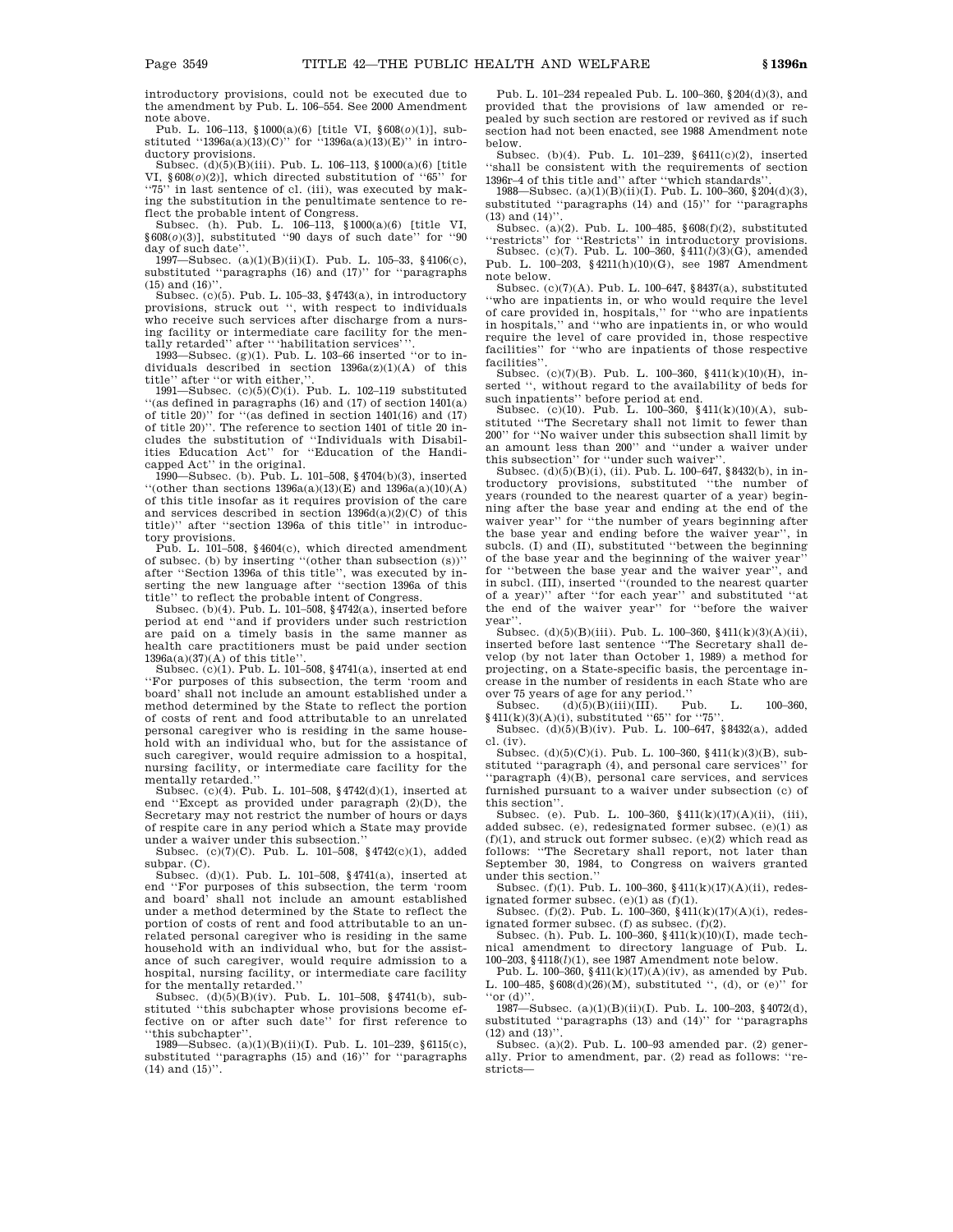''(A) for a reasonable period of time the provider or providers from which an individual (eligible for medical assistance for items or services under the State plan) can receive such items or services, if the State has found, after notice and opportunity for a hearing (in accordance with procedures established by the State), that the individual has utilized such items or services at a frequency or amount not medically necessary (as determined in accordance with utilization guidelines established by the State), or

'(B) (through suspension or otherwise) for a reasonable period of time the participation of a provider of items or services under the State plan, if the State has found, after notice and opportunity for a hearing (in accordance with procedures established by the State), that the provider has (in a significant number or proportion of cases) provided such items or services either (i) at a frequency or amount not medically necessary (as determined in accordance with utilization guidelines established by the State), or (ii) of a quality which does not meet professionally recog-

nized standards of health care, if, under such restriction, individuals eligible for medical assistance for such services have reasonable access (taking into account geographic location and reasonable travel time) to such services of adequate quality.''

Subsec. (c)(1). Pub. L. 100–203, §4211(h)(10)(A), substituted ''nursing facility or intermediate care facility for the mentally retarded'' for ''skilled nursing facility

or intermediate care facility''. Subsec. (c)(2)(B). Pub. L. 100–203, §4211(h)(10)(C), in closing provisions, substituted ''need for inpatient hospital services, nursing facility services, or services in an intermediate care facility for the mentally retarded'' for ''need for such inpatient hospital, skilled nursing facility or intermediate care facility services''.

Pub. L. 100–203, §4118(p)(10), in closing provisions inserted ''such'' after ''need for''.

Subsec. (c)(2)(B)(i). Pub. L. 100–203, §4211(h)(10)(B), substituted ''services, nursing facility services, or services in an intermediate care facility for the mentally retarded'' for '', skilled nursing facility, or intermedi-

ate care facility services''. Subsec. (c)(2)(C). Pub. L. 100–203, §4211(h)(10)(D), (E), substituted '', nursing facility, or intermediate care facility for the mentally retarded'' for ''or skilled nursing facility or intermediate care facility'' and ', nursing facility services, or services in an intermediate care facility for the mentally retarded'' for ''or skilled nursing facility or intermediate care facility services"

Subsec. (c)(3). Pub. L. 100–203, §4118(a)(1), substituted  $\lq\lq,$  section 1396a(a)(10)(B) of this title (relating to comparability), and section  $1396a(a)(10)(C)(i)(III)$  of this title (relating to income and resource rules applicable in the community)'' for ''and section 1396a(a)(10)(B) of this title (relating to comparability)'

Subsec. (c)(5). Pub. L. 100–203, §4211(h)(10)(F), substituted ''nursing facility or intermediate care facility for the mentally retarded'' for ''skilled nursing facility

or intermediate care facility''. Subsec. (c)(7). Pub. L. 100–203, §4211(h)(10)(G), as amended by Pub. L. 100–360, §411(*l*)(3)(G), substituted '', nursing facilities, or intermediate care facilities for the mentally retarded'' for ''or in skilled nursing or intermediate care facilities'' in subpar. (A) and ''nursing facility'' for ''skilled nursing facility or intermediate care facility'' in subpar. (B). Pub. L. 100–203, §4118(k), designated existing provi-

sions as subpar. (A) and added subpar. (B). Subsec. (c)(10). Pub. L. 100-203, §4118(b), added par.

(10).

Subsec. (d). Pub. L. 100–203, §4102(a)(1), added subsec. (d). Former subsec. (d) redesignated (h).

Subsec. (g)(1). Pub. L. 100–203, §4118(i)(1), inserted at end ''The State may limit the case managers available with respect to case management services for eligible individuals with developmental disabilities or with chronic mental illness in order to ensure that the case managers for such individuals are capable of ensuring that such individuals receive needed services.''

Subsec. (h). Pub. L. 100–203, §4118(*l*)(1), as amended by Pub. L. 100–360, §411(k)(10)(I), substituted '', within 90 days after the date of its submission to the Secretary, either denies such request in writing or informs the State agency in writing with respect to any additional information which is needed in order to make a final determination with respect to the request. After the date the Secretary receives such additional information, the request shall be deemed granted unless the Secretary, within 90 day of such date, denies such request.'' for ''denies such request in writing within 90 days after the date of its submission to the Secretary.

Pub. L.  $100-203$ ,  $$4102(b)(2)$ , substituted "subsection" (c) or (d) of this section'' for "subsection (c) of this section''.

Pub. L. 100–203,  $§4102(a)(1)(A)$ , redesignated former  $1986 - \text{Subsec.}$  (d) as (h).

1986—Subsec. (a)(1)(B)(ii)(I). Pub. L. 99–509, §9320(h)(3), substituted ''paragraphs (12) and (13)'' for ''paragraphs (11) and (12)''.

Subsec. (b). Pub. L.  $99-272$ ,  $9508(a)(2)$ , inserted provision, following par. (4), that no waiver under this subsection may restrict the choice of the individual in receiving services under section  $1396d(a)(4)(C)$  of this title.

Subsec. (c)(1). Pub. L. 99–509, §9411(a)(1), inserted ''a hospital or'' after ''level of care provided in'', and struck out provision added by Pub. L. 99–272, §9502(b)(1).

Pub. L. 99–272, §9502(b)(1), inserted provision relating to individuals with respect to whom there has been a determination that but for the provision of such services the individuals would continue to receive inpatient hospital services, skilled nursing facility services, or intermediate care facility services because they are dependent on ventilator support the cost of which is reimbursed under the State plan.

Subsec. (c)(2)(B). Pub. L. 99–509, §9411(a)(2), substituted ''inpatient hospital, skilled nursing facility, or'' for ''skilled nursing facility or'' in cl. (i) and inserted "inpatient hospital," after "need for" in concluding provision following cl. (iii).

Subsec. (c)(2)(C). Pub. L. 99–272, §9502(b)(2), inserted ''hospital or'' after ''provided in a'', and ''inpatient hospital services or'' after ''the provision of''.

Subsec. (c)(2)(D). Pub. L. 99–272, §9502(c)(1), inserted ''100 percent of'' after ''does not exceed''.

Subsec. (c)(3). Pub. L. 99–509, §9411(c), substituted "and section  $1396a(a)(10)(B)$  of this title (relating to comparability)'' for ''and section 1396a(a)(10) of this title'

Pub. L. 99–272, §9502(g), substituted ''additional fiveyear periods'' for ''additional three-year periods'', and ''previous waiver period'' for ''previous three-year period''.

Pub. L. 99–272, §9502(e), inserted at end ''A waiver may provide, with respect to post-eligibility treatment of income of all individuals receiving services under that waiver, that the maximum amount of the individual's income which may be disregarded for any month for the maintenance needs of the individual may be an amount greater than the maximum allowed for that purpose under regulations in effect on July 1, 1985.''

Subsec.  $(c)(4)(\overline{B})$ . Pub. L. 99-509, §9411 $(d)$ , inserted before the period ''and for day treatment or other partial hospitalization services, psychosocial rehabilitation services, and clinic services (whether or not furnished in a facility) for individuals with chronic mental illness''.

Subsec. (c)(5). Pub. L. 99–272, §9502(a), added par. (5). Subsec. (c)(6). Pub. L. 99–272, §9502(c)(2), added par. (6).

Subsec. (c)(7). Pub. L. 99–509, §9411(a)(3), amended par. (7) generally. Prior to amendment, par. (7) read as follows: ''In making estimates under paragraph (2)(D) in the case of a waiver which applies only to physically disabled individuals who are inpatients in skilled nursing or intermediate care facilities, the State may determine the average per capita expenditure which would have been made in a fiscal year for those individuals under the State plan separately from the expendi-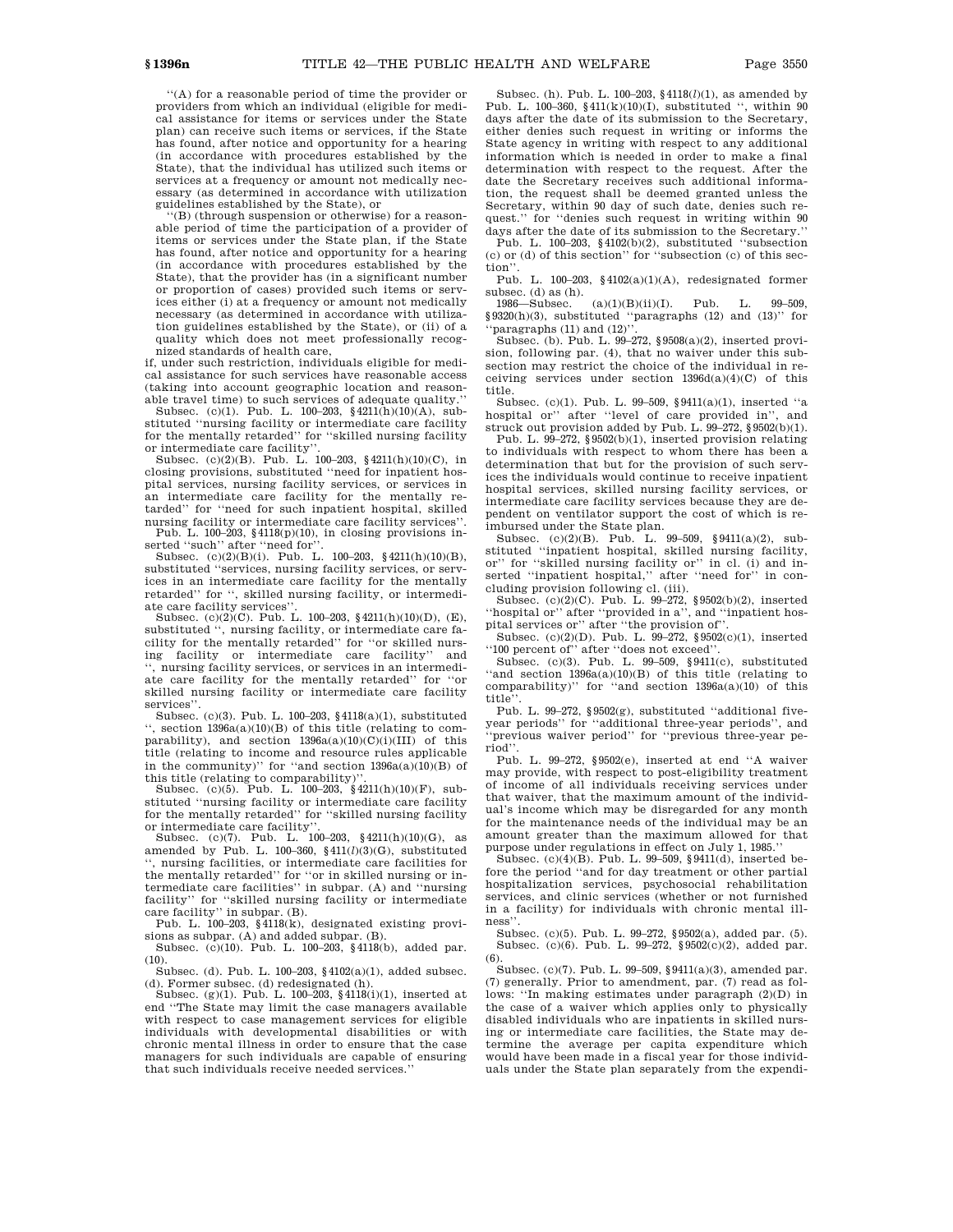ture for other individuals who are inpatients of those facilities.

Pub. L. 99–272, §9502(d), added par. (7).

Subsec. (c)(8). Pub. L. 99–272, §9502(h), added par. (8).

Subsec. (c)(9). Pub. L. 99–272, §9502(i), added par. (9). Subsec. (g). Pub. L. 99–272, §9508(a)(1), added subsec. (g).

Subsec. (g)(1). Pub. L. 99–509, §9411(b), inserted provision at end allowing a State to limit case management services to AIDS victims or to individuals with chronic mental illness.

1984—Subsec. (c)(1). Pub. L. 98–369 substituted ''under this subchapter'' for ''under this part''.

1983—Subsec. (c)(2)(B). Pub. L. 97–448 substituted ''need for such skilled nursing facility or intermediate care facility services'' for ''need for such services'' in

provisions following cl. (iii). 1982—Subsec. (b). Pub. L. 97–248, §137(b)(19)(A), struck out ''and section 1396b(m) of this title'' after ''section 1396a of this title'

Subsec. (b)(1). Pub. L. 97–248, §137(b)(20), inserted ''primary care'' before ''case-management system'', and substituted ''medical care services'' for ''primary care services''.

Subsec. (c)(1). Pub. L. 97–248, §137(b)(21), inserted ''payment for part or all of the cost of'' after ''may include as 'medical assistance' under such plan''.

Subsec. (c)(2)(B). Pub. L. 97–248, §137(b)(22), redesignated existing provisions as cls. (i) and (ii) and added cl. (iii).

Subsec. (c)(3). Pub. L. 97–248, §137(b)(23), substituted ''section  $1396a(a)(1)$  of this title'' for ''subsection  $(a)(1)$ of this section'' and ''section 1396a(a)(10) of this title'' for ''subsection (a)(10) of section 1396a of this title''.

Subsec. (c)(4). Pub. L. 97–248, §137(b)(24), substituted ''this subsection'' for ''this section''.

Subsec. (f). Pub. L. 97–248, §137(b)(25), inserted ''approval of'' before ''a proposed State plan''.

1981—Subsecs. (c) to (e). Pub. L. 97–35, §2176, added subsec. (c), redesignated former subsec. (c) as (d) and inserted ''(other than a waiver under subsection (c) of this section)'', and redesignated former subsec. (d) as (e).

Subsec. (f). Pub. L. 97–35, §2177(a), added subsec. (f).

#### EFFECTIVE DATE OF 2010 AMENDMENT

Amendment by section 2402(b), (c), (e), (f) of Pub. L. 111–148 effective on the first day of the first fiscal year quarter that begins after Mar. 23, 2010, see section 2402(g) of Pub. L. 111–148, set out as an Effective and Termination Dates of 2010 Amendment note under section 1396a of this title.

#### EFFECTIVE DATE OF 2006 AMENDMENT

Pub. L. 109–171, title VI, §6052(c), Feb. 8, 2006, 120 Stat. 95, provided that: "The amendment made by subsection (a) [amending this section] shall take effect on January 1, 2006.''

Pub. L. 109–171, title VI, §6086(c), Feb. 8, 2006, 120 Stat. 127, provided that: "The amendments made by subsections (a) and (b) [amending this section] take effect on January 1, 2007, and apply to expenditures for medical assistance for home and community-based services provided in accordance with section 1915(i) of the Social Security Act [42 U.S.C. 1396n(i)] (as added by subsections (a) and (b) [probably means subsec. (a)]) on or after that date.''

Pub. L. 109–171, title VI, §6087(b), Feb. 8, 2006, 120 Stat. 130, provided that: ''The amendment made by subsection (a) [amending this section] shall apply to services furnished on or after January 1, 2007.''

#### EFFECTIVE DATE OF 2002 AMENDMENT

Amendment by Pub. L. 107–121 effective as if included in the enactment of section 702 of the Medicare, Medicaid, and SCHIP Benefits Improvement and Protection Act of 2000 as enacted into law by section 1(a)(6) of Pub. L. 106–554, see section 2(c)(2) of Pub. L. 107–121, set out as a note under section 1396a of this title.

#### EFFECTIVE DATE OF 2000 AMENDMENT

Amendment by Pub. L. 106–554 effective Jan. 1, 2001, and applicable to services furnished on or after such date, see section  $1(a)(6)$  [title VII, §702(e)] of Pub. L. 106–554, set out as a note under section 1396a of this title.

#### EFFECTIVE DATE OF 1999 AMENDMENT

Pub. L. 106–113, div. B, §1000(a)(6) [title VI, §608(z)], Nov. 29, 1999, 113 Stat. 1536, 1501A–398, provided that the amendment made by section  $1000(a)(6)$  [title VI,  $$608(z)]$ ] is effective Oct. 1, 2004.

Amendment by section 1000(a)(6) [title VI, §608*o*] of Pub. L. 106–113 effective Nov. 29, 1999, see section  $1000(a)(6)$  [title VI,  $\S\,608(bb)]$  of Pub. L. 106–113, set out as a note under section 1396a of this title.

#### EFFECTIVE DATE OF 1997 AMENDMENT

Amendment by section 4106(c) of Pub. L. 105–33 applicable to bone mass measurements performed on or after July 1, 1998, see section 4106(d) of Pub. L. 105–33, set out as a note under section 1395x of this title.

Pub. L. 105–33, title IV, §4743(b), Aug. 5, 1997, 111 Stat. 524, provided that: ''The amendment made by subsection (a) [amending this section] apply to services furnished on or after October 1, 1997.

#### EFFECTIVE DATE OF 1993 AMENDMENT

Amendment by Pub. L. 103–66 applicable to medical assistance furnished on or after Jan. 1, 1994, without regard to whether or not final regulations to carry out the amendments by section 13603 of Pub. L. 103–66 have been promulgated by such date, see section 13603(f) of Pub. L. 103–66, set out as a note under section 1396a of this title.

#### EFFECTIVE DATE OF 1990 AMENDMENT

Amendment by section 4604(c) of Pub. L. 101–508 effective with respect to payments under this subchapter for calendar quarters beginning on or after July 1, 1991, without regard to whether or not final regulations to carry out the amendments by section 4604 of Pub. L. 101–508 have been promulgated by such date, see section  $4604(d)$  of Pub. L.  $101-508$ , set out as a note under section 1396a of this title.

Amendment by section 4704(b)(3) of Pub. L. 101–508 effective as if included in the enactment of the Omnibus Budget Reconciliation Act of 1989, Pub. L. 101–239, see section 4704(f) of Pub. L. 101–508, set out as a note under section 1396a of this title.

Pub. L. 101–508, title IV, §4742(b), Nov. 5, 1990, 104 Stat. 1388–197, provided that: ''The amendment made by subsection (a) [amending this section] shall take effect as of the first calendar quarter beginning more than 30 days after the date of the enactment of this Act [Nov. 5, 1990].''

Pub. L. 101–508, title IV, §4742(c)(2), Nov. 5, 1990, 104 Stat. 1388–198, provided that: ''The amendment made by paragraph (1) [amending this section] shall apply as if included in the enactment of the Omnibus Budget Reconciliation Act of 1981 [Pub. L. 97–35], but shall only apply to facilities the participation of which under a State plan under title XIX of the Social Security Act [42 U.S.C. 1396 et seq.] is terminated on or after the date of the enactment of this Act [Nov. 5, 1990].''

Pub. L. 101–508, title IV, §4742(d)(2), Nov. 5, 1990, 104<br>Stat. 1388–198, provided that: "The amendment made by paragraph (1) [amending this section] shall apply as if included in the enactment of the Omnibus Budget Reconciliation Act of 1981 [Pub. L. 97–35].''

#### EFFECTIVE DATE OF 1989 AMENDMENT

Amendment by section 6115(c) of Pub. L. 101–239 applicable to screening pap smears performed on or after July 1, 1990, see section 6115(d) of Pub. L. 101–239, set out as a note under section 1395x of this title.

Pub. L. 101–239, title VI, §6411(c)(4), Dec. 19, 1989, 103 Stat. 2270, provided that: ''The amendment made by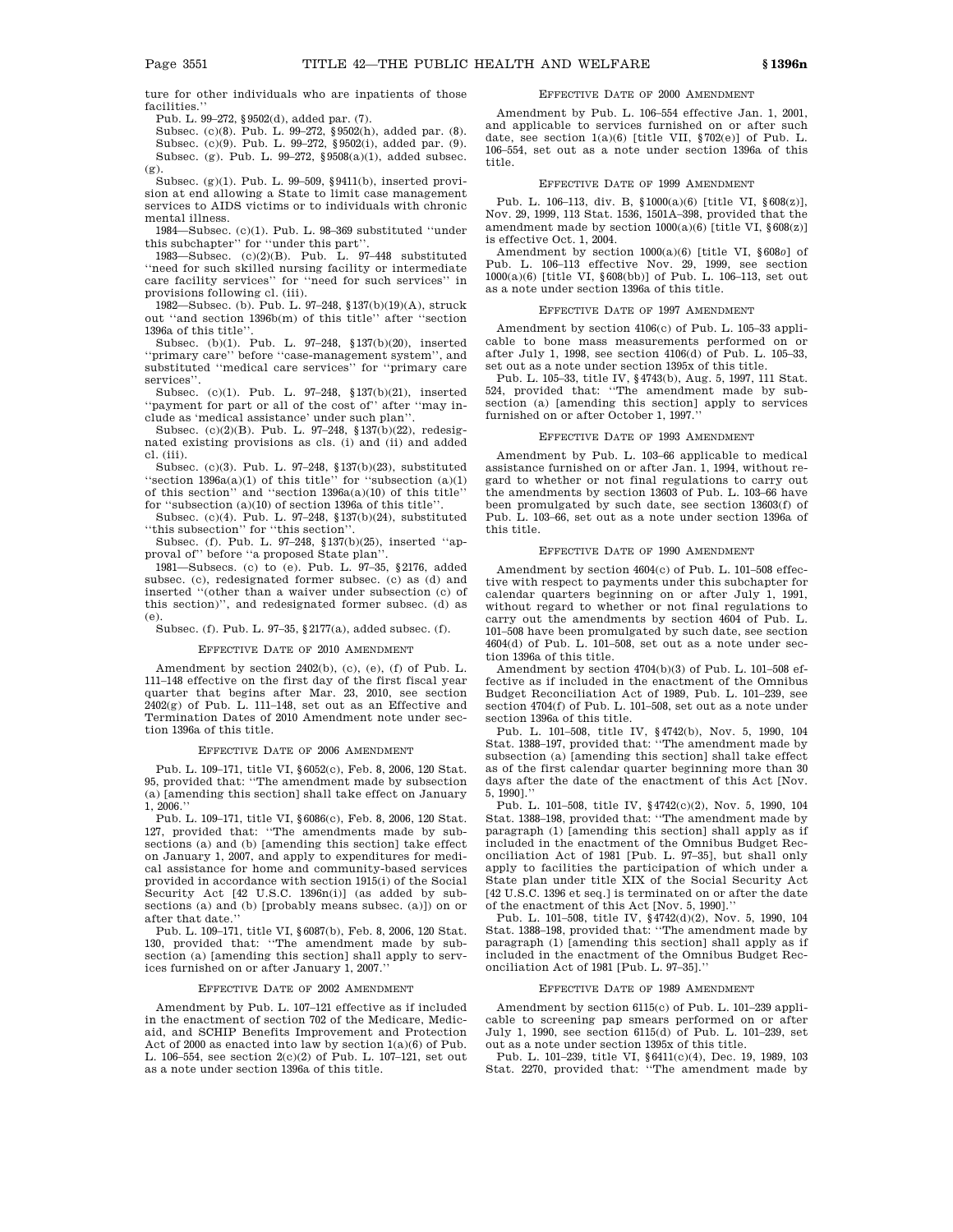paragraph (2) [amending this section] shall be effective as if included in the enactment of the Omnibus Budget Reconciliation Act of 1987 [Pub. L. 100–203].''

Amendment by Pub. L. 101–234 effective Jan. 1, 1990, see section 201(c) of Pub. L. 101–234, set out as a note under section 1320a–7a of this title.

### EFFECTIVE DATE OF 1988 AMENDMENT

Pub. L. 100–647, title VIII, §8432(c), Nov. 10, 1988, 102 Stat. 3804, provided that: ''The amendments made by this section [amending this section] shall apply to waiver years beginning during or after fiscal year 1989.''

Pub. L. 100–647, title VIII, §8437(b), Nov. 10, 1988, 102 Stat. 3806, provided that: ''The amendment made by subsection (a) [amending this section] shall apply with respect to waiver applications submitted before, on, or after the date of the enactment of this Act [Nov. 10, 1988].''

Amendment by section 608(d)(26)(M) of Pub. L. 100–485 effective as if included in the enactment of the Medicare Catastrophic Coverage Act of 1988, Pub. L. 100–360, see section  $608(g)(1)$  of Pub. L. 100-485, set out as a note under section 704 of this title.

Amendment by section 608(f)(2) of Pub. L. 100–485 effective Oct. 13, 1988, see section  $608(g)(2)$  of Pub. L. 100–485, set out as a note under section 704 of this title.

Amendment by section 204(d)(3) of Pub. L. 100–360 applicable to screening mammography performed on or after Jan. 1, 1990, see section 204(e) of Pub. L. 100–360, set out as a note under section 1395m of this title.

Except as specifically provided in section 411 of Pub. L. 100–360, amendment by section  $411(k)(3)$ ,  $(10)(A)$ ,  $(H)$ , (I), (17)(A), (*l*)(3)(G) of Pub. L. 100–360, as it relates to a provision in the Omnibus Budget Reconciliation Act of 1987, Pub. L. 100–203, effective as if included in the enactment of that provision in Pub. L. 100–203, see section 411(a) of Pub. L. 100–360, set out as a Reference to OBRA; Effective Date note under section 106 of Title 1, General Provisions.

#### EFFECTIVE DATE OF 1987 AMENDMENT

For effective date of amendment by section 4072(d) of Pub. L. 100–203, see section 4072(e) of Pub. L. 100–203, set out as a note under section 1395x of this title.

Pub. L. 100–203, title IV, §4102(a)(2), Dec. 22, 1987, 101 Stat. 1330–146, provided that: ''The amendments made by paragraph (1) [amending this section] shall become effective on January 1, 1988.

Pub. L. 100–203 , title IV, §4118(a)(2), Dec. 22, 1987, 101 Stat. 1330–155, provided that: ''The amendment made by paragraph (1) [amending this section] shall be effective as if included in the enactment of the Omnibus Budget Reconciliation Act of 1986 [Pub. L. 99–509].''

Pub. L. 100–203, title IV, §4118(i)(2), Dec. 22, 1987, 101 Stat. 1330–156, provided that: ''The amendment made by paragraph (1) [amending this section] shall take effect as though it were included in the enactment of the Consolidated Omnibus Budget Reconciliation Act of 1985 [Pub. L. 99–272].''

Pub. L. 100–203, title IV, §4118(*l*)(2), Dec. 22, 1987, 101 Stat. 1330–157, provided that: ''The amendment made by paragraph (1) [amending this section] shall apply to requests for continuation of waivers received after the date of the enactment of this Act [Dec. 22, 1987].''

Pub. L. 100–203, title IV, §4118(p)(10), Dec. 22, 1987, 101 Stat. 1330–160, provided that the amendment made by that section is effective as if included in the enactment of Pub. L. 99–509.

Amendment by section 4211(h)(10) of Pub. L. 100–203 applicable to nursing facility services furnished on or after Oct. 1, 1990, without regard to whether regulations implementing such amendment are promulgated by such date, except as otherwise specifically provided in section 1396r of this title, with transitional rule, see section  $4214(a)$ , (b)(2) of Pub. L. 100–203, as amended, set out as an Effective Date note under section 1396r of this title.

Amendment by Pub. L. 100–93 effective at end of fourteen-day period beginning Aug. 18, 1987, and inapplicable to administrative proceedings commenced before end of such period, see section 15(a) of Pub. L. 100–93, set out as a note under section 1320a–7 of this title.

#### EFFECTIVE DATE OF 1986 AMENDMENT

Amendment by section 9320(h)(3) of Pub. L. 99–509 applicable to services furnished on or after Jan. 1, 1989, with exceptions for hospitals located in rural areas which meet certain requirements related to certified registered nurse anesthetists, see section 9320(i), (k) of Pub. L. 99–509, as amended, set out as notes under sec-

tion 1395k of this title. Pub. L. 99–509, title IX, §9411(e), Oct. 21, 1986, 100 Stat. 2062, provided that: ''The amendments made by this section [amending this section] shall apply to applications for waivers (or renewals thereof) approved on or after the date of the enactment of this Act [Oct. 21, 1986].''

Pub. L. 99–272, title IX, §9502(j), Apr. 7, 1986, 100 Stat. 204, as amended by Pub. L. 99–509, title IX, §9435(a), Oct. 21, 1986, 100 Stat. 2069; Pub. L. 100–203, title IV, §4118(j), Dec. 22, 1987, 101 Stat. 1330–156, provided that: ''(1) HABILITATION SERVICES.—The amendment made

by subsection (a) [amending this section] shall be effective for services furnished on or after the date of the enactment of this Act [Apr. 7, 1986] to individuals eligible for services under a waiver granted under section 1915(c) of the Social Security Act [42 U.S.C. 1396n(c)], without regard to whether such individuals were receiving institutional services before their participation in the waiver.

''(2) HOSPITALIZED PATIENTS.—The amendments made by subsection (b) [amending this section] shall be effective for services furnished on or after October 1, 1985.

''(3) PROHIBITION OF REGULATORY LIMITS AND TREAT-MENT OF CERTAIN PHYSICALLY DISABLED INDIVIDUALS. The amendments made by subsections (c) and (d) [amending this section] shall apply to applications for waivers (or renewals thereof) filed before, on, or after, the date of the enactment of this Act [Apr. 7, 1986] and for services furnished on or after August 13, 1981.

''(4) INCOME STANDARDS.—The amendment made by subsection (e) [amending this section] shall apply to waivers (or renewals thereof) approved before, on, or after the date of the enactment of this Act [Apr. 7, 1986].

''(5) WAIVER EXTENSIONS.—Subsection (f) [enacting provisions set out below] shall apply to waivers expiring on or after September 30, 1985, and before September 30, 1986.

''(6) WAIVER RENEWALS.—The amendments made by subsection (g) [amending this section] shall become effective on September 30, 1986.

''(7) COORDINATED SERVICES AND SUBSTITUTION OF PAR-TICIPANTS.—The amendments made by subsections (h) and (i) [amending this section] shall become effective on the date of the enactment of this Act [Apr. 7, 1986].

Pub. L. 99–272, title IX, §9508(b), Apr. 7, 1986, 100 Stat. 211, as amended by Pub. L. 99–509, title IX, §9435(d)(1), Oct. 21, 1986, 100 Stat. 2070, provided that: ''The amendments made by this section [amending this section] shall apply to services furnished on or after the date of the enactment of this Act [Apr. 7, 1986], without regard to whether or not regulations to carry out the amendments have been promulgated by that date.''

[Pub. L. 100–203, title IV, §4118(j), Dec. 22, 1987, 101 Stat. 1330–156, provided that the amendment made by that section to section 9502(j)(1) of Pub. L. 99–272, set out above, is effective as if included in the enactment of section 9502 of Pub. L. 99–272.]

#### EFFECTIVE DATE OF 1983 AMENDMENT

Amendment by Pub. L. 97–448 effective as if originally included as a part of this section as this section was amended by the Tax Equity and Fiscal Responsibility Act of 1982, Pub. L. 97–248, see section 309(c)(2) of Pub. L. 97–448, set out as a note under section 426–1 of this title.

#### EFFECTIVE DATE OF 1982 AMENDMENT

Pub. L. 97–248, title I, §137(b)(19)(B), Sept. 3, 1982, 96 Stat. 380, provided that: ''The amendment made by sub